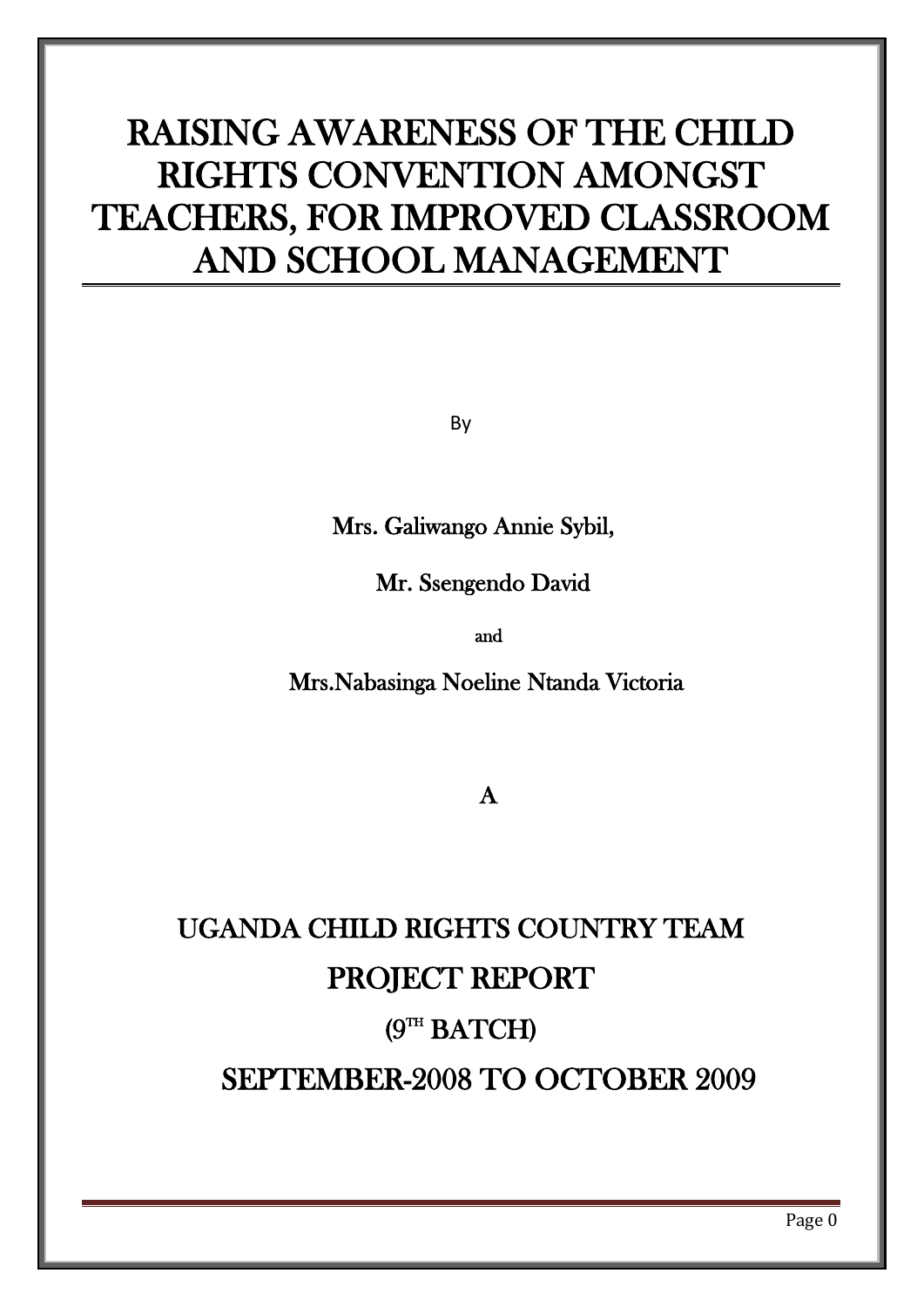# **TABLE OF CONTENTS**

| 1. | <b>Executive Summary</b>            |                                               |
|----|-------------------------------------|-----------------------------------------------|
| 2. |                                     |                                               |
| 3. | Purpose / Objectives of the Project |                                               |
| 4. | Justification                       |                                               |
| 5. | <b>Target Group</b>                 |                                               |
| 6. | Methodology                         |                                               |
|    |                                     |                                               |
|    |                                     | > Training / planning workshop for teachers 5 |
|    |                                     |                                               |
|    |                                     |                                               |
|    |                                     |                                               |
|    |                                     | > Lessons                                     |
|    |                                     | $\triangleright$ Challenges                   |
|    |                                     | $\triangleright$ Limitations                  |
| 7. | Outcome/Findings                    | ➤                                             |
|    |                                     |                                               |
|    |                                     |                                               |
|    |                                     |                                               |
|    |                                     |                                               |
| 8. | References<br>9. Appendices         |                                               |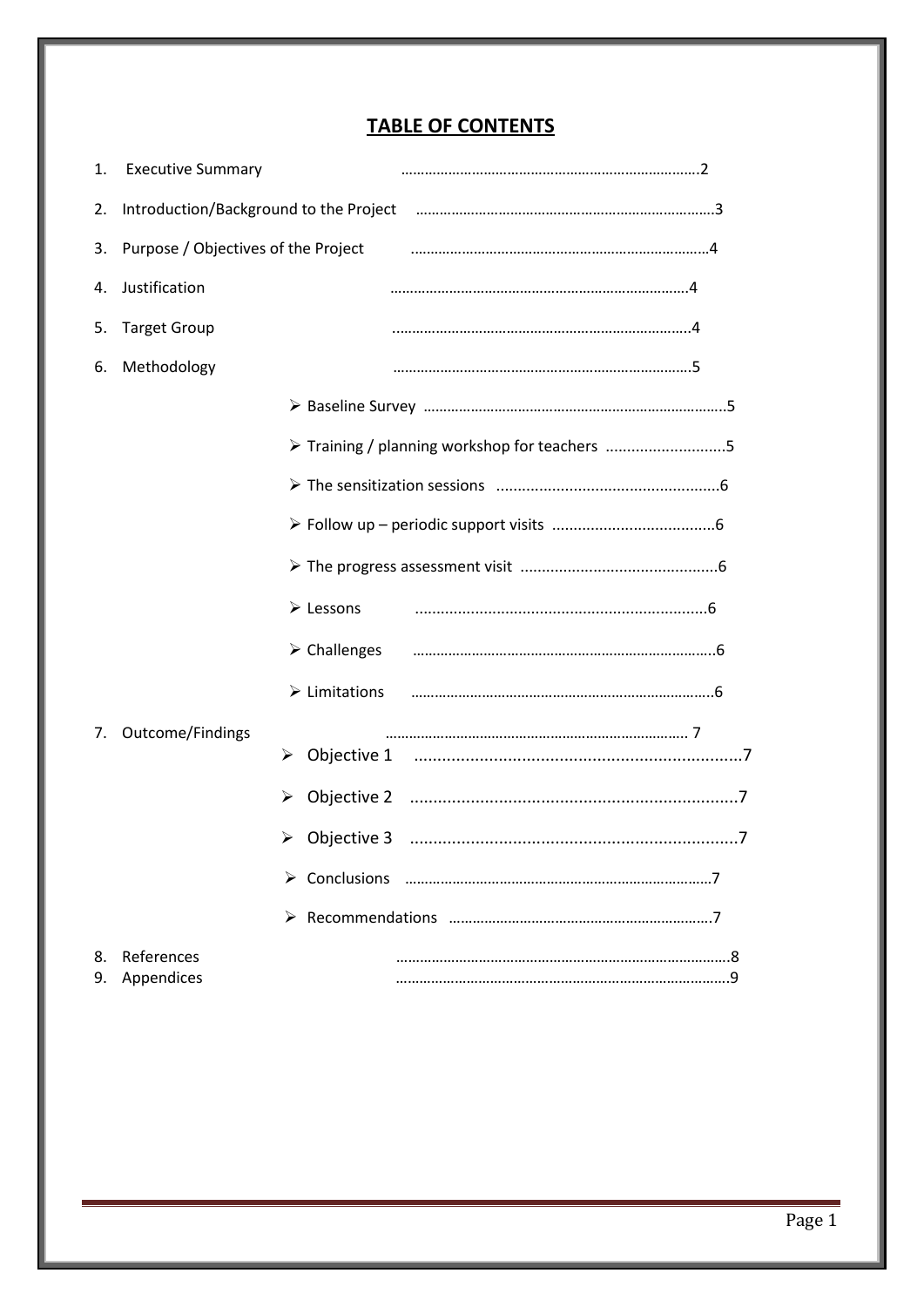#### **EXECUTIVE SUMMARY:**

The CRC batch 9 Uganda team set out to raise the awareness of the CRC amongst teachers in Kampala District, under the project title "**Raising the awareness of the CRC amongst teachers for improved classroom and school management**".

The purpose of the project was to introduce the CRC to the teachers in order to raise their awareness of The Child Rights Convention for improved classroom and school management. It was expected that the seeds planted by the project would **CHANGE** the attitude of the teachers towards the learner, as a competent but vulnerable being, towards improved quality education and democratic values in society.

Teachers are significant players in the teaching/learning process and thus, effective implementation of the CRC was expected to rely on their commitment. Their multiplier effect in the dissemination of the CRC was expected to be greater than that of any other stakeholder and thus, the necessity to enable them to own the CRC implementation through induction and orientation by this project.

The project therefore targeted teachers of primary one to three in three primary schools in Kampala District, viz.; Nakasero (central division), Mivule (Nakawa Divison) and St. Peters Nsambya (Makindye Division); and one secondary school-Kasengejje, in Wakiso district.

The project was carried out through two workshops; focus group discussions; periodic school support visits which involved interaction with teachers; school leadership and learners in the school environment; meetings with parents and the community around the school; and midterm evaluation.

The induction/orientation revealed that on average 30% of the teachers involved in the project had heard of the CRC but were not very articulate in dealing with the principles. A good number believed a child has rights but such rights should be controlled because children were not expected to be responsible enough for their decisions. Majority still held the view that "Spare the rod, spoil the child". While a good number of the teachers employed the learner centred approaches, very few if any were conscious of what this meant from the perspective of meaningful child participation as a principle of the convention.

However, some teachers have started appreciating the value of the CRC and its relevance in the school environment. Confessions by the teachers blamed their ignorance of the CRC for their (teachers) behaviour in the teaching /learning process prior to the project. Willingness on the part of the teacher to change in approach was reflected in all discussions held with the teachers and in their subsequent character although response was still slow.

More engagement of the teachers through focus groups support and discussion groups to enable the teachers reflect more on their conduct/character and its impact on the learners, shall have to be intensified. However the challenge of having to mainstream the CRC in the day-to-day school activities vis- à-vis the sociocultural values that still perceive the child as a minor that has no opinion, is still great.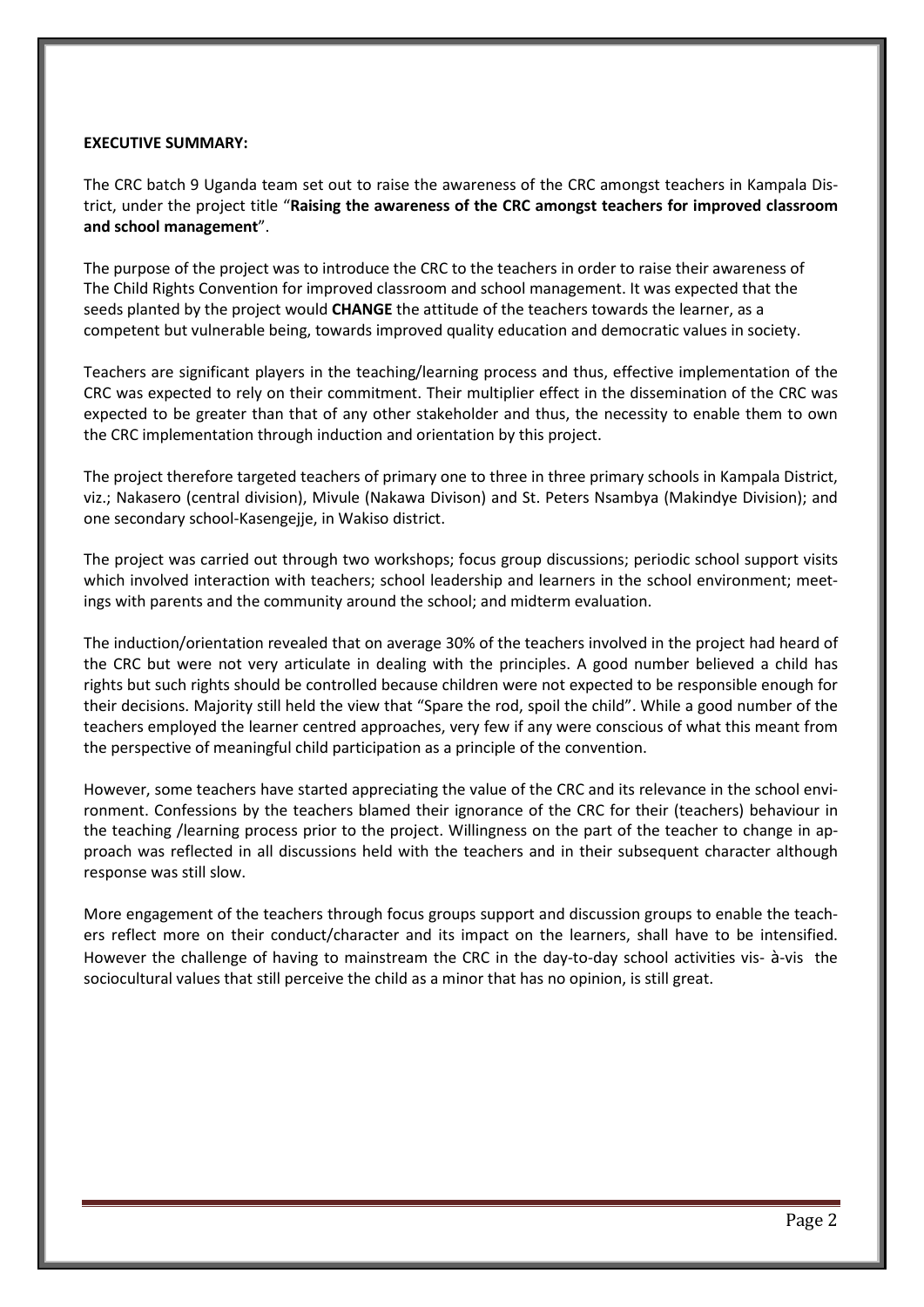# **INTRODUCTION:**

## **PROJECT BACKGROUND:**

The adoption of the UN convention on the rights of the child on September 2, 1990 was to ensure that the international community (Uganda inclusive), gives proper recognition to the special needs and vulnerability of children as human beings. In this respect, the range of rights and obligations covered by the Convention were summarized as the three "**P**s": **Provision, Protection** and **Participation**.

Uganda ratified the Convention on the Rights of the Child (UN CRC) in 1990. It further ratified two optional protocols to the Convention. The Optional Protocol on the involvement of children in armed conflict; and the Optional Protocol on the sale of children, child prostitution and child pornography. The implementation of these protocols is intended to promote protection of the child.

Uganda further developed a multi-sectoral approach which includes the Education, Legal and Health sectors in implementation of the Convention. It thus, enacted laws and policies to domesticate the Convention provisions to the National circumstances. Among them are the constitutional provisions that address the three "**Ps**"

Chapter three, "**Citizenship**", (specific for the child): It is the duty of every citizen of Uganda to protect children and vulnerable persons against any form of abuse, harassment or ill-treatment. The state shall register every birth, marriage and death occurring in Uganda. This underscores the child's right to name and nationality by the careful protection of the child's identity.

Chapter four "**Protection and promotion of fundamental and other human rights and freedoms**"; makes abortion, torture and abuse illegal and promotes affirmative action for marginalized and vulnerable groups. **Article 34 specifies all the Rights of the child in general.**

**The Children's Act Cap. 59 provide for** the full range of the Rights of the child including definition of the child and the guiding principles in the making of decisions based on the provisions of the Act.

However, despite all the commitment by the Uganda government, translation of the convention into practice and a way of life varies with individuals and sections of the society. Many stakeholders still perceive the convention a farfetched unrealistic and elitist; and in some cases against the social-cultural values. The teaching fraternity, despite their exposure to the convention, need to internalize the concept and make a change in their attitude and practice.

The teachers are yet to empower learners to participate as active and informed stakeholders in the teaching and learning processes

Uganda being a beneficially of the SIDA classroom and school management programme, has had opportunity to enhance the cause of the convention through training of qualified persons that have responsibility to cause change. Since the children stay in school for about eight hours every school day, this project targeted teachers under the title; "**Raising the awareness of the CRC amongst teachers for improved classroom and school management".**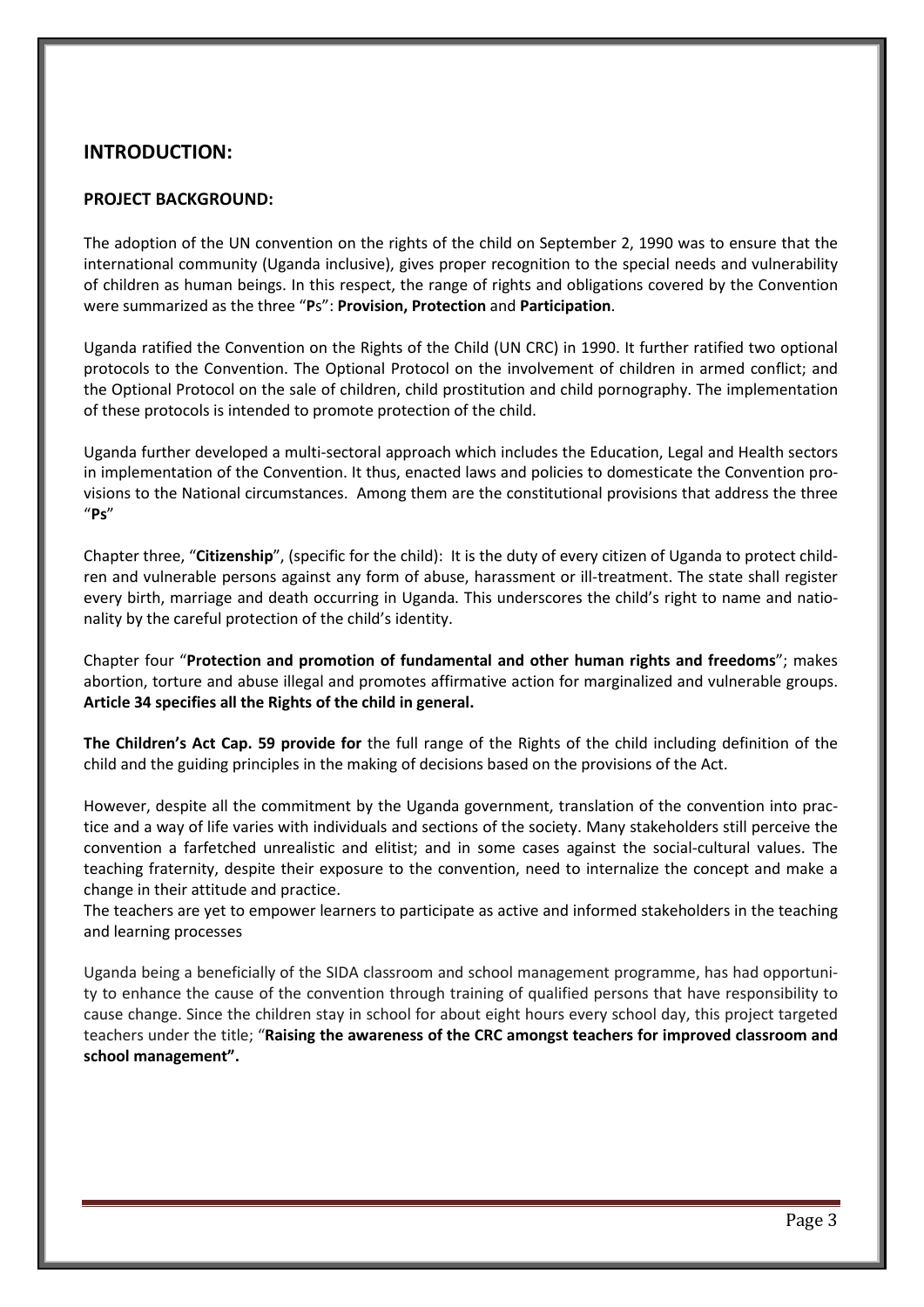## **PURPOSE AND OBJECTIVES OF THE PROJECT:**

- $\triangleright$  To raising the awareness of the Child Rights Convention amongst teachers, for improved classroom and school management.
- $\triangleright$  To change the attitude of the teachers towards the learner, as a competent but vulnerable being.
- To plant seeds of **CHANGE** towards improved quality education and democratic values in society.

## **JUSTIFICATION:**

- $\triangleright$  Teachers are significant players in the teaching/learning process.
- $\triangleright$  Effective implementation of the CRC shall rely on the commitment of the teacher.
- $\triangleright$  Need to make the teacher own the CRC implementation through improved teaching/learning process.
- $\triangleright$  Multiplier effect of the teachers in the dissemination of the CRC is greater than any other stakeholder.

## **TARGET GROUPS:**

- **Primary One to Three Teachers in:**
	- Nakasero Primary School
	- St.Peter's Nsambya Primary School > Kampala District
	- Mivule Primary School

## **Senior One and Two Teachers in:**

- Kasengejje Primary School **}** Wakiso District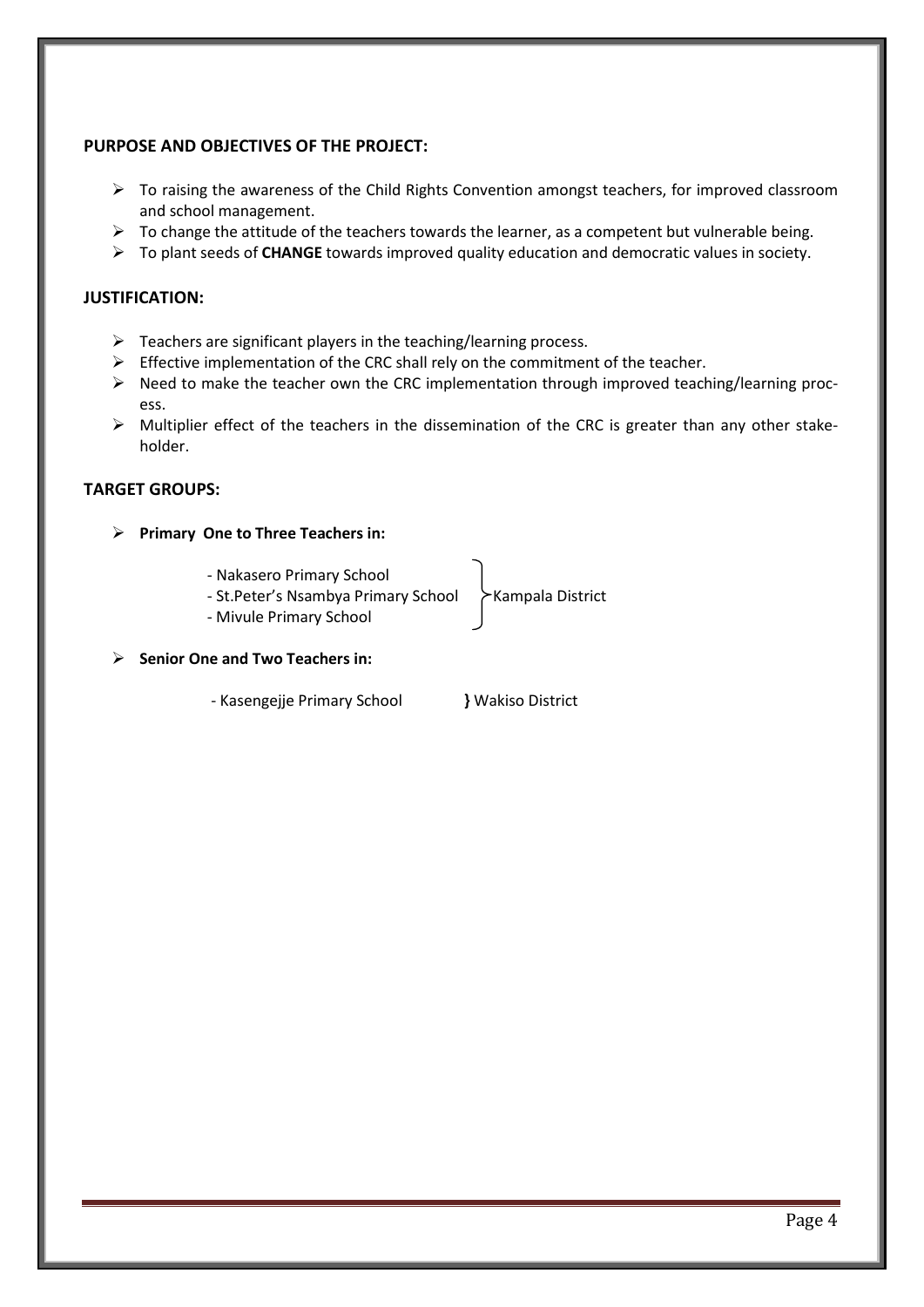# **METHODOLOGY**

This chapter presents an overall plan describing the conditions and procedures used for collecting and analysing data. It was devoted to description of the project design, area of study and population sample, sample selection, date collection instruments, procedure and methods of data analysis.

The project was carried out through two workshops; focus group discussions; periodic school support visits which involved interaction with teachers; school leadership and learners in the school environment; meetings with parents and the community around the school; and midterm evaluation.

## **Baseline survey:**

A pre-assessment of the classroom situation through observations and questionnaires (**appendix v)** was carried out. Through use of these tools, the team sought to establish the knowledge base of the teachers regarding the CRC and its bearing on their day-today work in the school. The data gathered enabled the team to identify the gaps in the knowledge and practice of the CRC by the teachers as reflected in **appendix (VI).**

## **De-briefing the staff in the target schools:**

Staff in each of the target schools was de-briefed to enable them appreciate what the project was meant to do and what gaps had been identified through the survey carried out. Both the survey and the de-briefing were meant to prepare the participants for the training in the areas identified need.

## **Training / planning workshop for teachers:**

The initial workshop brought together, all the teachers of primary one to three and secondary one and two from the target schools. The teachers shared experiences in the discussion which centred on the gaps which had been identified through the survey.

# Responses (gaps) that informed the training workshops: Respondents who have heard of the "Convention on Rights of the Child  $(CRC)" N = 50$

|    | <b>ITEM</b>                                                  | Frequency (f) | Percentage(%) |
|----|--------------------------------------------------------------|---------------|---------------|
| 1. | Respondents with knowledge of the CRC.                       | 22            | 44            |
| 2. | Respondents with correct understanding of the Conven-        | 15            | 30            |
|    | tion purpose.                                                |               |               |
| 3. | Respondents that could state the CRC principles bearing      | 02            | 04            |
|    | on their role as teachers.                                   |               |               |
| 4. | Respondents that could state at least three CRC articles     | 09            | 18            |
|    | bearing on their role as teachers.                           |               |               |
| 5. | Respondents that could identify at least four practices      | 22            | 44            |
|    | where CRC is applied in their classroom/school.              |               |               |
| 6. | Respondents that could identify what children do that in-    | 35            | 70            |
|    | dicated their understanding of their rights.                 |               |               |
| 7. | Respondents that could list the responsibilities/obligations | 26            | 52            |
|    | related to the child rights.                                 |               |               |

The training centred on the teachers' knowledge and experiences in relation with:

Categories of children's rights **appendix (i)**

The CRC principles **appendix (i)**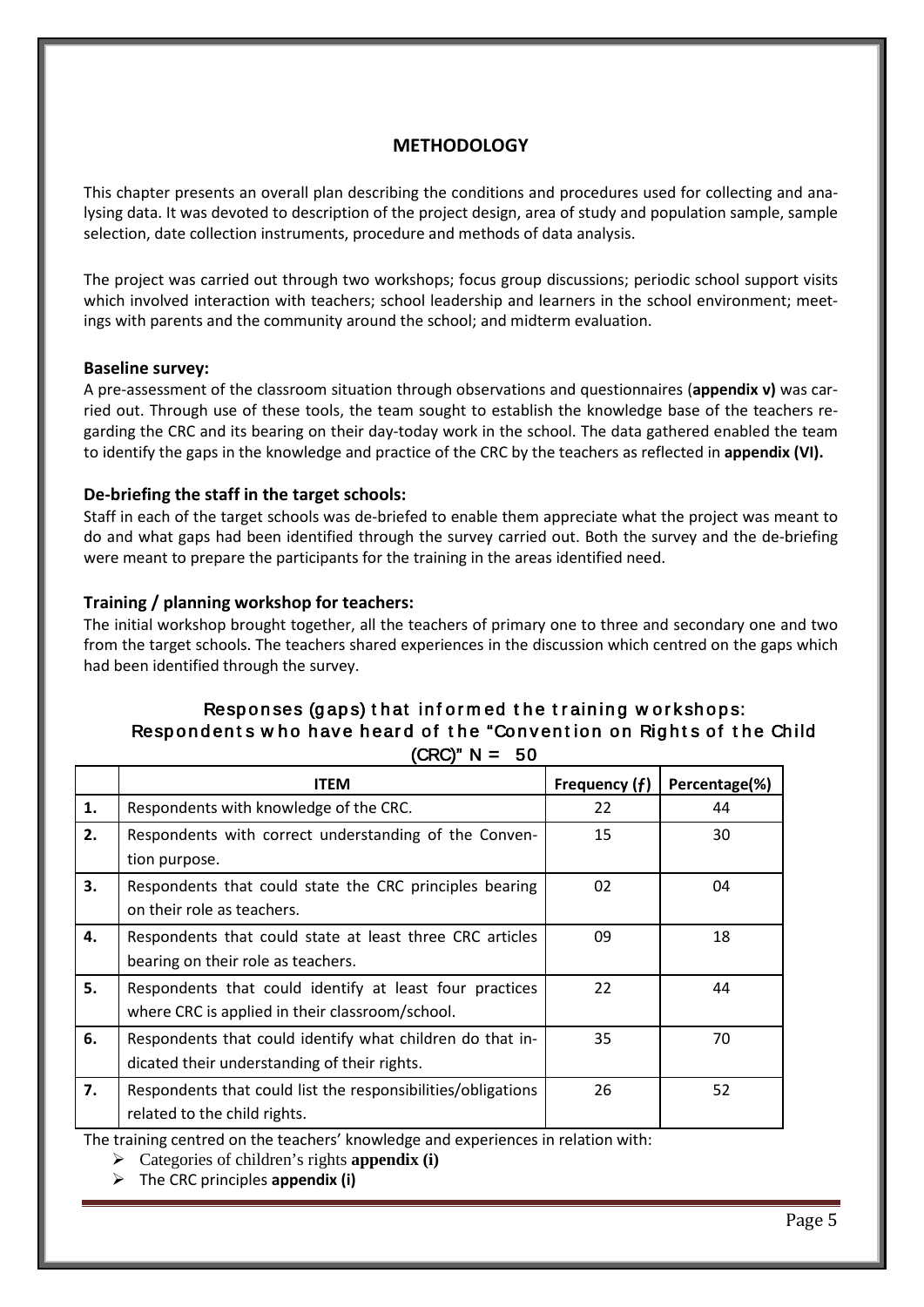- Participation, Punishment and Rewards **(appendix ii and iii)**
- Children Responsibilities **(appendices iv and vii)**
- The Head teacher Head teacher and Teacher's **ROLE** in enforcing the CRC at school (**appendix vii)**

The workshop was an interactive session which reflected on the various cultural orientations relating to the position of the child in society. We resolved and eventually designed School work plans at school level, meant to incorporate the CRC in each school's day-to-day activities, **appendix (viii).**

We had opportunity under the leadership of the City Director of Education, who was a member of the team, to sensitize the Primary School head teachers in Kampala district. This was meant to orient the head teachers towards the CRC requirements so that its dissemination can find smooth ground when the project begins to roll out after its initial period.

**The sensitization sessions** of the parents and School Management Committees/BOG's of the target schools discussed the role of the parents in child participation, protection and provision. Major focus was on child survival and development of the child since it is a living and a healthy child that can learn in school. The parents also had to be brought onto board to provide moral support for the project the schools had started.

**Follow up – periodic support visits** to target schools by the country team were conducted at least once a term to share in the experiences of the teachers and the learners as they were progressing. These visits were quite informative and we noted that the teachers needed constant review and support for the project to take root.

**The progress assessment visit** to the schools by the mentor and the team revealed:

## **Lessons:**

- $\triangleright$  Some awareness of the CRC in a good number of the teachers.
- $\triangleright$  Teachers confessed change in their attitudes and by school administrators towards children and the organization of the entire teaching /learning process (school environment).
- $\triangleright$  Some teachers who had already owned the change could be used to do more with others.

## **Challenges:**

- Some teachers still held the traditional that children shouldn't be heard.
- $\triangleright$  Reaching out to more stakeholders amidst resource constraints.
- $\triangleright$  Enabling teachers to analyze wrong responses of children in a lesson and be able to make the learners understand why their responses are wrong, other than simply telling them that their answer(s) is/are wrong.

## **Limitations:**

- $\triangleright$  Teachers still looking for personal benefits from the project.
- $\triangleright$  Teachers not using their effectively and thus easily lapsing back to their traditional way.

**Progress assessment follow-up visit** to discuss the findings of the visit with the teachers, were to each school and particular issues relevant to each school and those cross-cutting were raised to both the teachers and school administration.

# Mat erials Used in the course of the project

- *Extracts from the CRC*
- *The Constitution of the Republic of Uganda*
- *The Children's Act Cap. 59*
- *Flip Charts*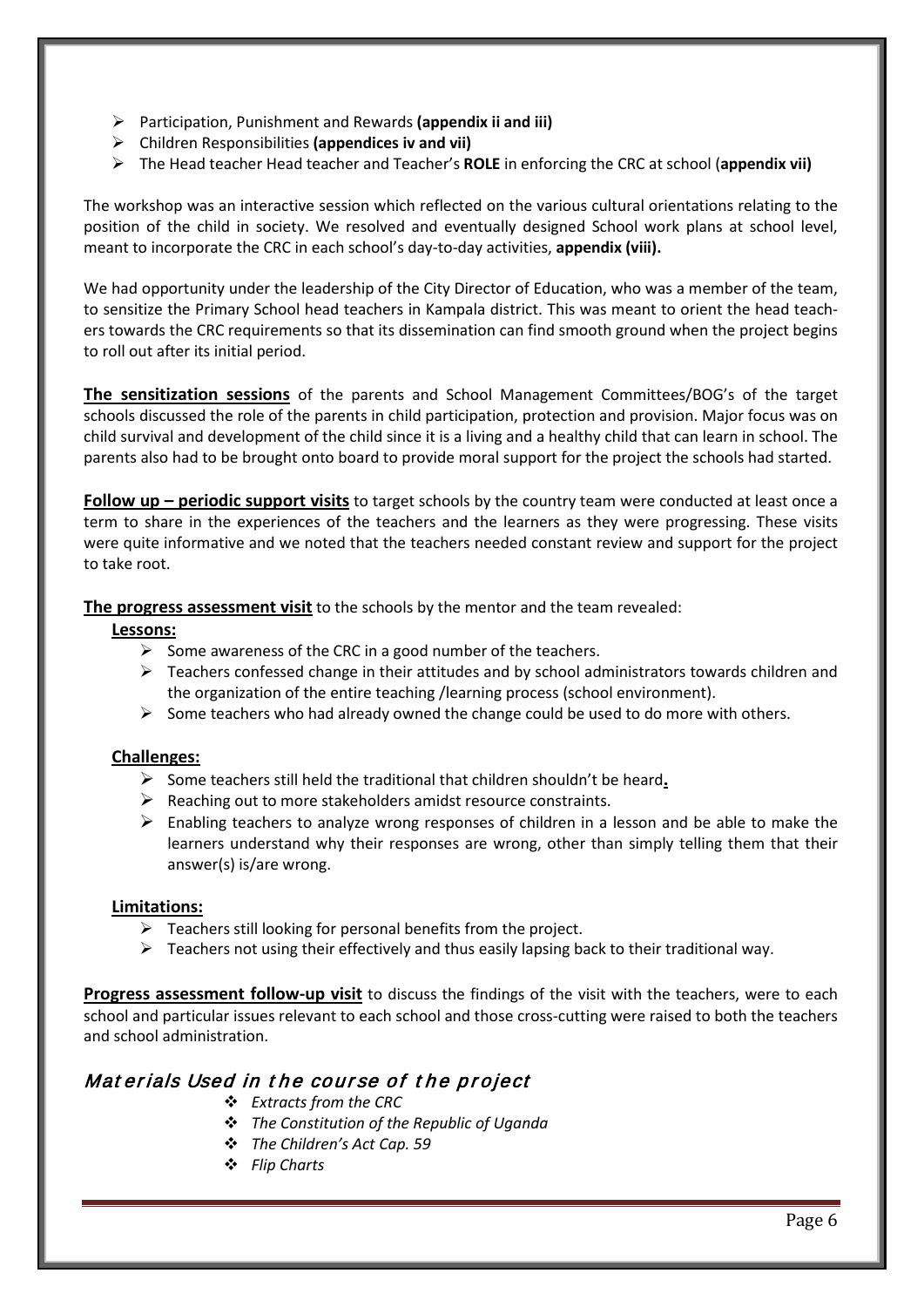- *Open-ended Questionnaire*
- *Interview guides*

## **OUTCOMES/FINDINGS**

The findings/outcomes are presented according to the objectives that guided the project:

**Objective 1:** To raising the awareness of the Child Rights Convention amongst teachers, for improved classroom and school management.

 $\triangleright$  Teachers are now appreciating CRC activities as an integral part of the teaching learning process and school management; and about 15% of them are now planning for teaching/learning process with focus on the learner.

**Objective 2:** To change the attitude of the teachers towards the learner, as a competent but vulnerable being.

- $\triangleright$  The gap between the children, teachers and administration is greatly reducing.
- $\triangleright$  Opportunities for assembly messages thru which children's voices are heard-mainly about their surrounding, rights and responsibilities and discussion forums in which their problems are expressed i.e.; openly saying out what they like and dislike, most especially about classroom environment, have supplemented the suggestion box and the teachers are able to get immediate feedback about their behaviors with the learners.

**Objective 3:** To plant seeds of **CHANGE** towards improved quality education and democratic values in society.

- $\triangleright$  Prefects now meet regularly i.e.; they are empowered.
- $\triangleright$  Learners are starting to take responsibilities for their own actions and learning along agreed principles (**Rules and Regulations**) in which they have participated to design e.g.; like sweeping and mopping classes is an agreed activity between the day scholars and boarders and self-driven.
- $\triangleright$  A friendly environment is promising to improve the attendance and learning.

## **Conclusions:**

The project was interested in enabling teachers make learners benefit more from the school environment. Raising teachers' awareness and child participation were the key variables. Going by the findings, the learners can only benefit from the school environment if the teachers are quiet aware of the requirements of the CRC and the impact of their behaviour on the learner. Positivity about a learner as a vulnerable being that can only benefit from the environment by meaningful participation is an obligation on the part of the teacher.

## **Recommendations:**

- Need to continuously support the project schools
- Need to train more teachers  $|$  roll out to other classes and schools
- Some teachers who had already owned the change should be used to do more with others.
- Need to provide a simpler and translated version of key elements of the convention for parents and the community.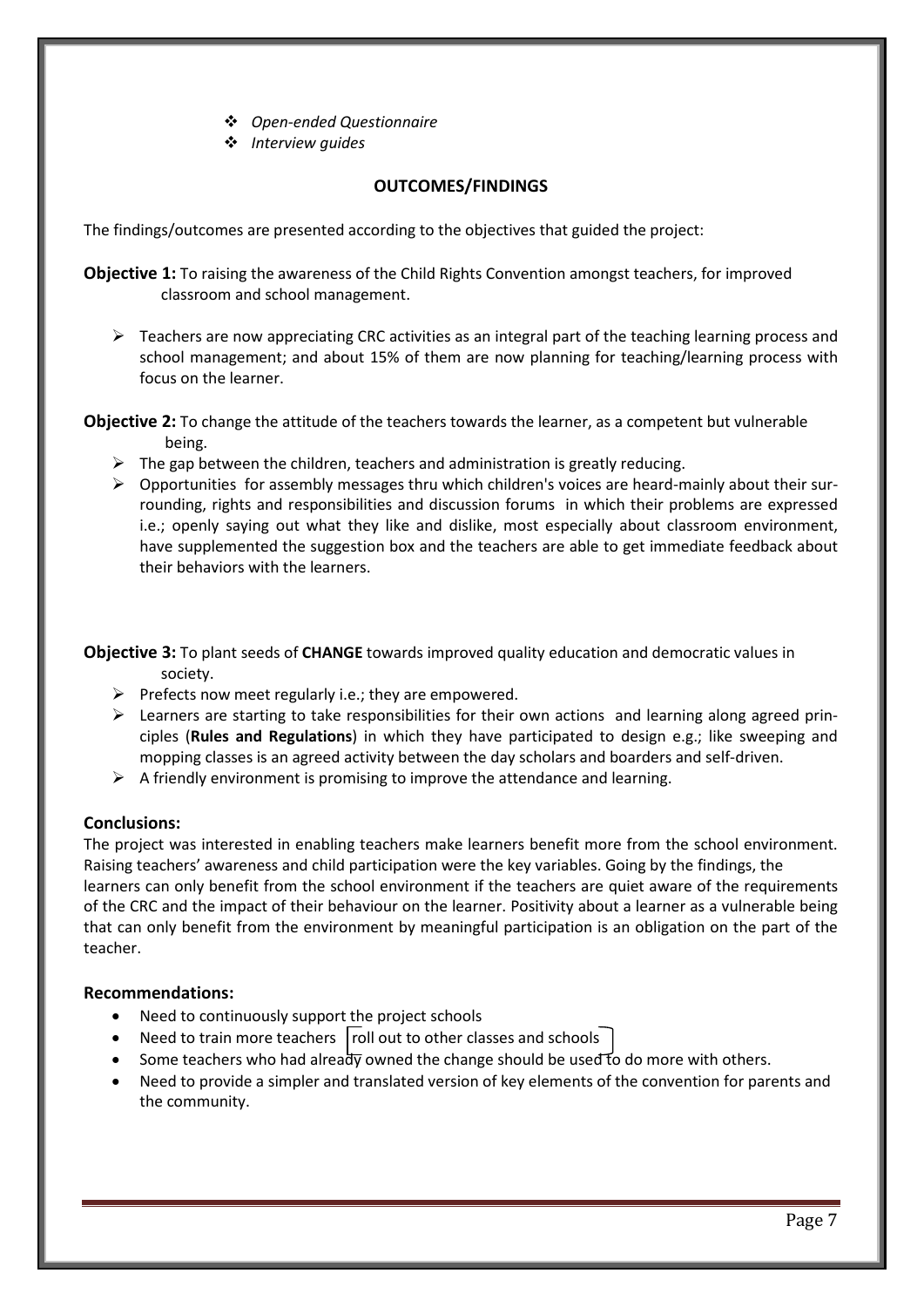## **REFERENCES**

The Children's Act Cap. 59

The Constitution of the Republic of Uganda-2005

Thormas Hammarberg (1996), *Making Reality of the Right of the Child:*  The UN Convention Rädda Barnen, 107 88 Stockholm, Sweden

UNICEF Booklet (2004), *A World Fit for Children* : Millennium Development Goals, Special Session on Children Documents, The convention on the Rights of the Child, 3 UN Plaza, New York, NY 10017

UNICEF Report (2001), *We the Children* : Meeting the promises of the World Summit for Children, 3 UN Plaza, New York, NY 10017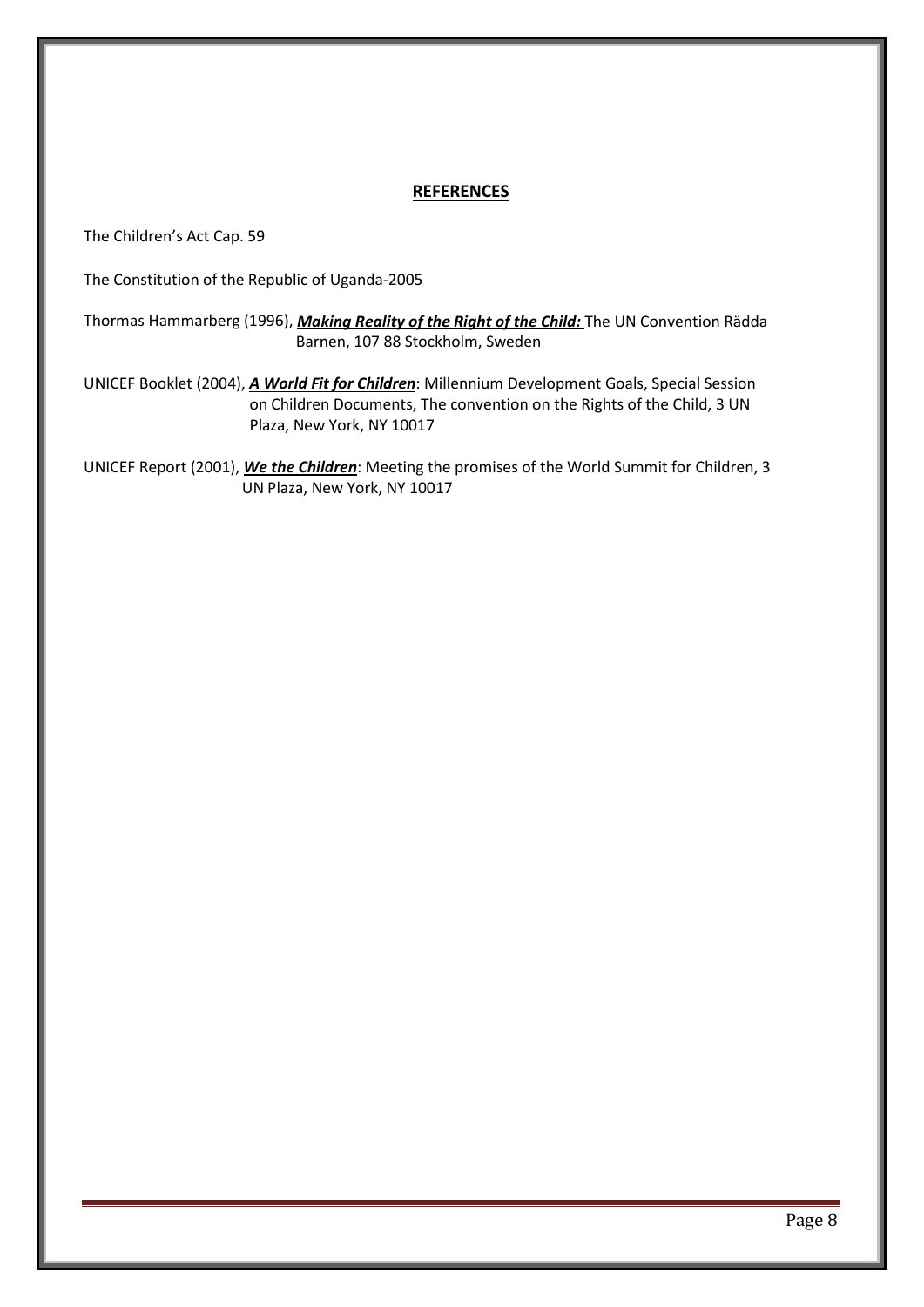|                                   |                                                                                       | <b>APPENDIX (i)</b>                        |                              |  |  |  |
|-----------------------------------|---------------------------------------------------------------------------------------|--------------------------------------------|------------------------------|--|--|--|
|                                   |                                                                                       |                                            |                              |  |  |  |
|                                   |                                                                                       | <b>CATEGORIES OF CHILDREN'S RIGHTS</b>     |                              |  |  |  |
|                                   | Best interest of the child (Article 3)                                                |                                            |                              |  |  |  |
|                                   |                                                                                       |                                            |                              |  |  |  |
|                                   | Survival and                                                                          |                                            |                              |  |  |  |
|                                   | <b>Development</b>                                                                    |                                            |                              |  |  |  |
|                                   |                                                                                       | <b>Non-discrimination</b>                  |                              |  |  |  |
|                                   | Participation                                                                         |                                            |                              |  |  |  |
|                                   | Children's rights are usually grouped into 4 (four) categories as in the table below: |                                            |                              |  |  |  |
|                                   |                                                                                       |                                            |                              |  |  |  |
| <b>Survival Rights</b>            | <b>Development Rights</b>                                                             | <b>Protection Rights</b>                   | <b>Participation Rights</b>  |  |  |  |
| These are basic needs that child- | Rights that enable a child to grow in                                                 | These are legal and social provisions made | The right of the child to:   |  |  |  |
| ren must have to ensure good      | mind and body, i.e.; intellectually,                                                  | so that children are guarded and protected | Express views/opinion in all |  |  |  |

| health and proper growth.                                               | physically, morally, emotionally and<br>socially.                                                                                                  | from any kind of harm, danger or injury.                                                                                                                                                                   | matters affecting him/her.<br>Access to information and                                                                                               |
|-------------------------------------------------------------------------|----------------------------------------------------------------------------------------------------------------------------------------------------|------------------------------------------------------------------------------------------------------------------------------------------------------------------------------------------------------------|-------------------------------------------------------------------------------------------------------------------------------------------------------|
| <b>RIGHT TO:</b><br>Life<br>Food<br>Shelter<br>Clothing<br>Medical care | <b>RIGHT TO:</b><br>Education (Formal and non<br>formal)<br>Recreation (Play and Rest)<br>Parental love and Care<br>Social security<br>Information | <b>RIGHT TO:</b><br>Protection from discrimination,<br>abuse and neglect, harmful so-<br>cial and cultural practices.<br>Protection of separated child-<br>ren, refugees and children<br>without families. | freedom of association.<br>Opportunity to make contri-<br>bution.<br>To have own opinion res-<br>pected and given due consid-<br>eration in practice. |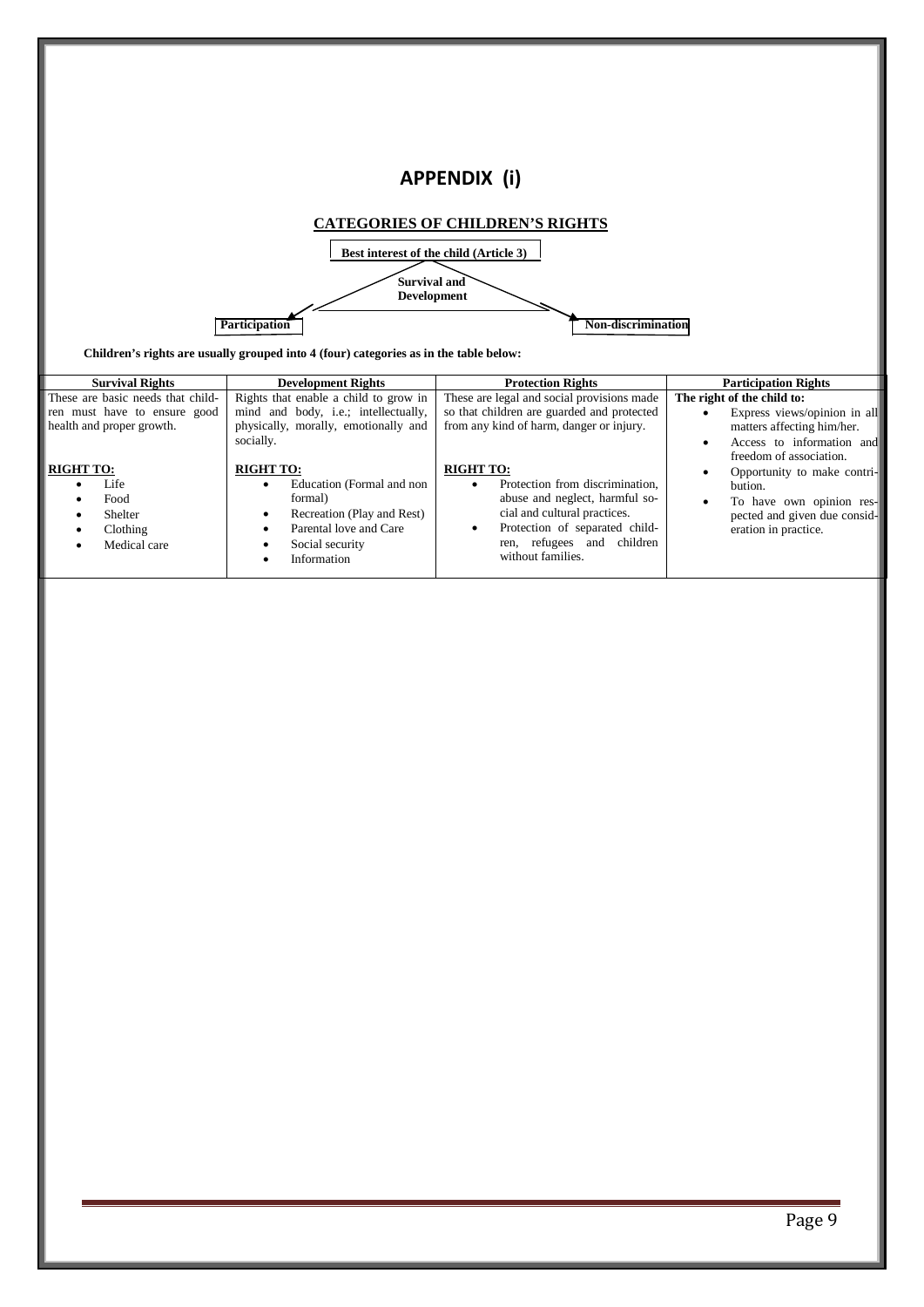# **APPENDIX (ii)**

# **Corporal Punishment In Schools?**

*By Joane A., South Norwalk, CT*

Punishments in schools today need some change, some form of improvement. Punishments are supposed to be feared and effective. They must be sufficiently painful to keep kids from repeating what they did. The forms being practiced in schools today are too lenient and should be replaced with corporal punishment. (A form of punishment where the child can be spanked and whipped.)

The systems used today are too gentle, and too moderate. An hour or more of detention is not a punishment. Neither is in-school and out-of-school suspension. To most, these so-called punishments are no more than long-awaited vacations. The child is being rewarded instead of being punished. Punishments are not meant to be enjoyed.

Corporal punishment is the right form of discipline for these students. It brings back allegiance to teachers, order in the classrooms, and a safer environment in schools. Corporal punishment is a form of discipline used only for students who hard to control. It takes many forms, including choking, shaking, disrobement, excessive exercise, and confinement in an uncomfortable space. To some parents these punishments seem excessive, and so the right to choose which punishment is suitable for their children would be given.

Teachers today are losing the ability to control their classrooms. Students are more disruptive, more barbarous, and illmannered. It is rare to find students who appreciate their teachers. Rules and discipline which were enforced during the sixties and seventies are not efficient enough for today's rebellious teens.

Gislene Borno, a resident of Norwalk, grew up in Haiti where corporal punishment was mandatory in every school, said "You were forced to do your school work, come to school, and be at every class on time. If these rules were not followed, you'd be whipped, and spanked by your teachers and, on top of that, your parents. "

Another form of punishment would be to have the student stand on one foot holding two heavy rocks or books on each hand for as much as two hours," she explained. This sort of punishment forced kids to learn whether they liked it or not. There is no doubt that these students respected and obeyed their teachers' rules.

Those who believe corporate punishment is an abusive behaviour must realize that, if these kids were raised in a correct manner by their parents in the first place, the schools would not have to discipline them. Their parents should have instilled the difference between right and wrong. The teachers should not have to put up with disruption, nor should the students, who come to school to learn.

Many southern schools are realizing how helpful paddling or corporal punishment may be. Paddling has been making a comeback in recent years. Alabama Governor Fab James, Jr., signed a law last August promising teachers that if they decide to spank a student, their school boards would be obliged to back them if they are taken to court. The North Fork School District in Utica, Ohio, approved a paddle last year that is four inches wide and eighteen inches long.

Only twenty-one states have bans on corporal punishment. These states feel the continued use of corporal punishment appears to reflect inappropriate views of children's rights.

The rights of children should not be an issue in this matter. If kids behaved the way they should, then corporal punishment would not be an issue. With a parent's permission, a student facing detention or suspension can choose paddling instead.

The punishments used now will never work for students today or in the future. What is a phone call to a parent? If that does not bring fear at an elementary level, it definitely will not have an effect on middle school students or high school adolescents. Schools need punishment that is terrifying - a punishment that is sure to bring discomfort and not enjoyment.

*[This piece has also been published in Teen Ink's monthly magazine](https://www.teenink.com/Subscribe/)*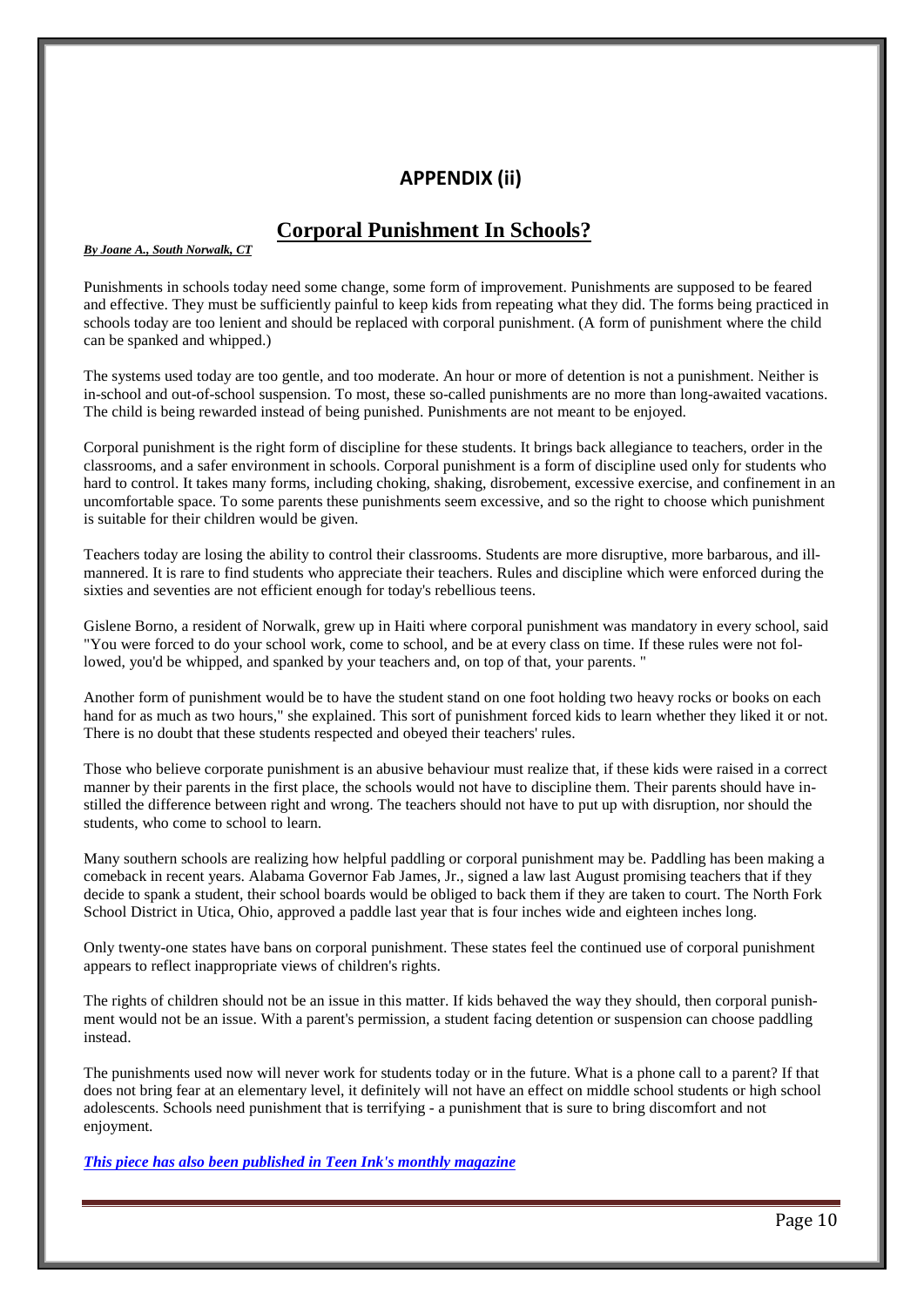# **APPENDIX (iii)**

## **CONVENTION ON THE RIGHTS OF THE CHILD IN THE CLASSROOM AND SCHOOL MANAGEMENT**

The partial success of government efforts to provide opportunity for children in Uganda to access basic education has generated outcry by the community about the "inadequate quality of education". The performance of the system's graduates in relation to societal needs and goals, seems to be the main criteria for this assessment. There is therefore need to assess the current classroom and school delivery process and identify what is still hindering the provision of quality learning in our schools.

Beyond access, the quality of education given must be given high priority to ensure that the time spent in school and other learning programmes is useful in emancipating the children and their communities. The environment in which children learn must learn should offer quality interaction where children are treated with dignity, within and outside the classroom. The environment should challenge, inspire and guide children to experience phenomena in a constructive way, providing them with opportunity to develop critical awareness as well as confidence to challenge the same environment. The learning environment should enhance democratic values. Schools should challenge the harmful traditional teaching approaches that infringe upon children's right and private time. Attitudes that inhibit children's creativity interfere with the holistic development of the child.

There is urgent need to revisit the teaching approaches that are teacher centred, in favour of the child centred. School tasks should take a holistic account of the children's developmental needs, aspirations, competencies and limitations. Disciplinary measures should strictly be e humane and purely corrective, with minimum use of punishments if necessary in any given situation.

## **Participation, Reward and Punishment**

#### **Definition of Participation:**

- The process of taking part / getting involved in something.
- The act of sharing in the activities of a group.

#### **Why Participation?**

- Encourage sharing and expression of ideas
- Encourage respect for opinion
- Discover own potentials
- Arousing individual interests
- Encouraging social responsibility
- Enable learners to take responsibility for own learning
- Encourage active learning
- Develop self confidence / esteem
- Build self esteem
- Encourage learners to appreciate the social environment in which they should fit after school
- Prepare children as Beings and Becomings
- Secures promotion of child rights
- Etc.

#### **What do we do in school that enables learners to participate in their learning?**

……………………………………………………………………………………………………………………………… ……………………………………………………………………………………………………………………………… ……………………………………………………………………………………………………………………………… ……………………………………………………………………………………………………………………………… ……………………………………………………………………………………………………………………………… ……………………………………………………………………………………………………………………………… ……………………………………………………………………………………………………………………………… ……………………………………………………………………………………………………………………………… ……………………………………………………………………………………………………………………………… ……………………………………………………………………………………………………………………………… ……………………………………………………………………………………………………………………………… **Definition of Reward:**

• Things / situations that can increase one's interest in doing something.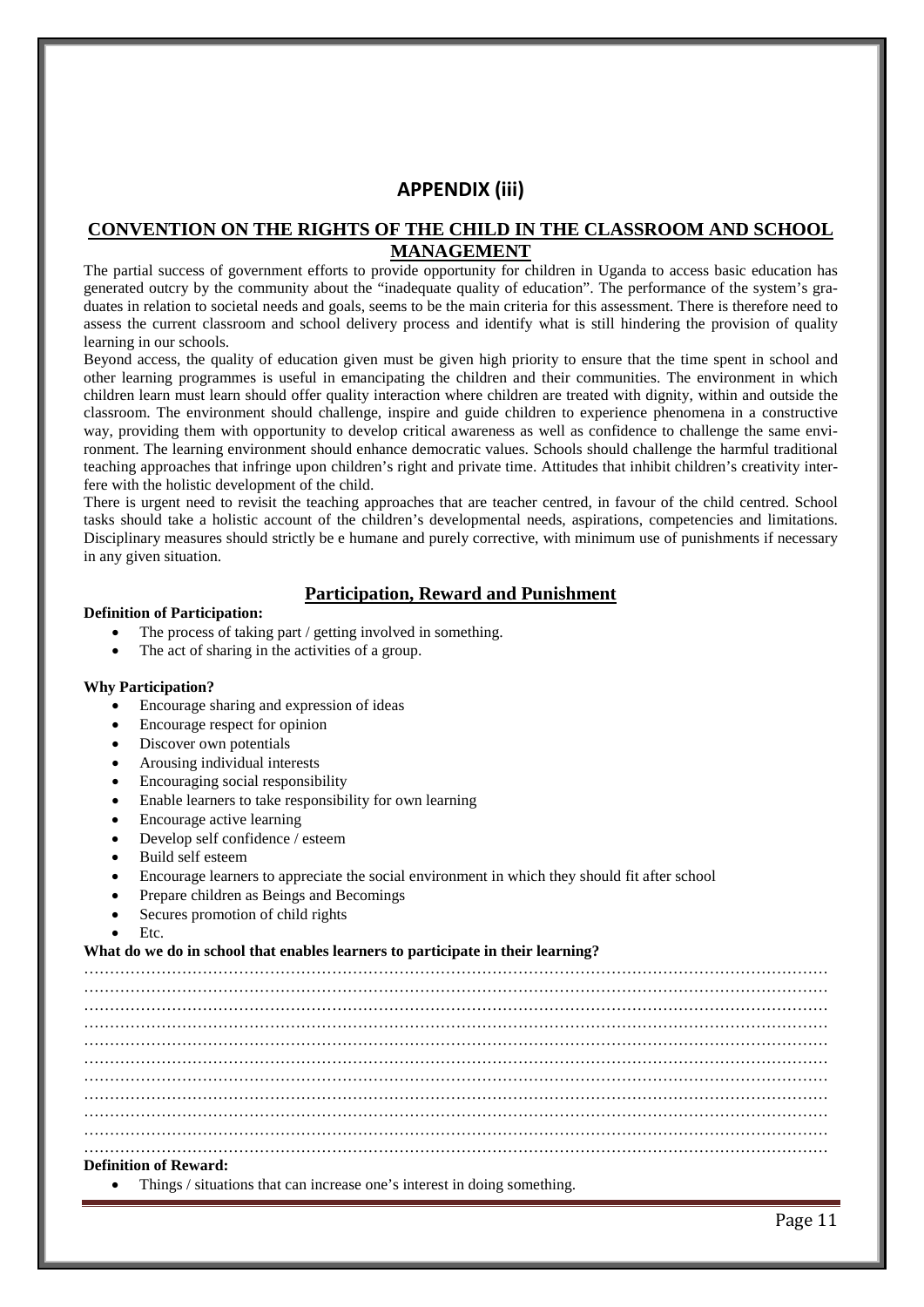- Something good that one receives or is given as a result of doing something he/she has done.
- A recompense for worthy acts or retribution for wrongdoing
- An act performed to strengthen approved behaviour
- Benefit resulting from some event or action; "it turned out to my advantage"; "reaping the rewards of generosity"
- Payment made in return for a service rendered

#### **Why do we Reward?**

- To increase the likely re-occurrence of a given response.
- To reinforce good behaviour / to strengthen approved behaviour
- To show approval or appreciation of behaviour / response
- To confer dignity or honour upon someone
- ETC.

#### **What rewards do we use in the classroom / school situation?**

#### **Definition of Punishment:**

- A corrective measure taken for a wrong done / a penalty for a crime or offence
- The act or an instance of punishing.
- The condition of being punished.
- A penalty imposed for wrongdoing: *"The severity of the punishment must . . . be in keeping with the kind of obligation which has been violated" Simone Weil.*
- Rough handling; mistreatment:

#### **Why Punishment?**

- To correct behaviour
- To control / prohibit undesirable behaviour
- To immediately satisfy the ego / interest / purpose of the executor
- Lack / ignorance of an alternative measure
- To administer discipline
- For **retribution** the act of taking revenge (harming someone in retaliation for something harmful that they have done)

#### **Effects of Punishment:**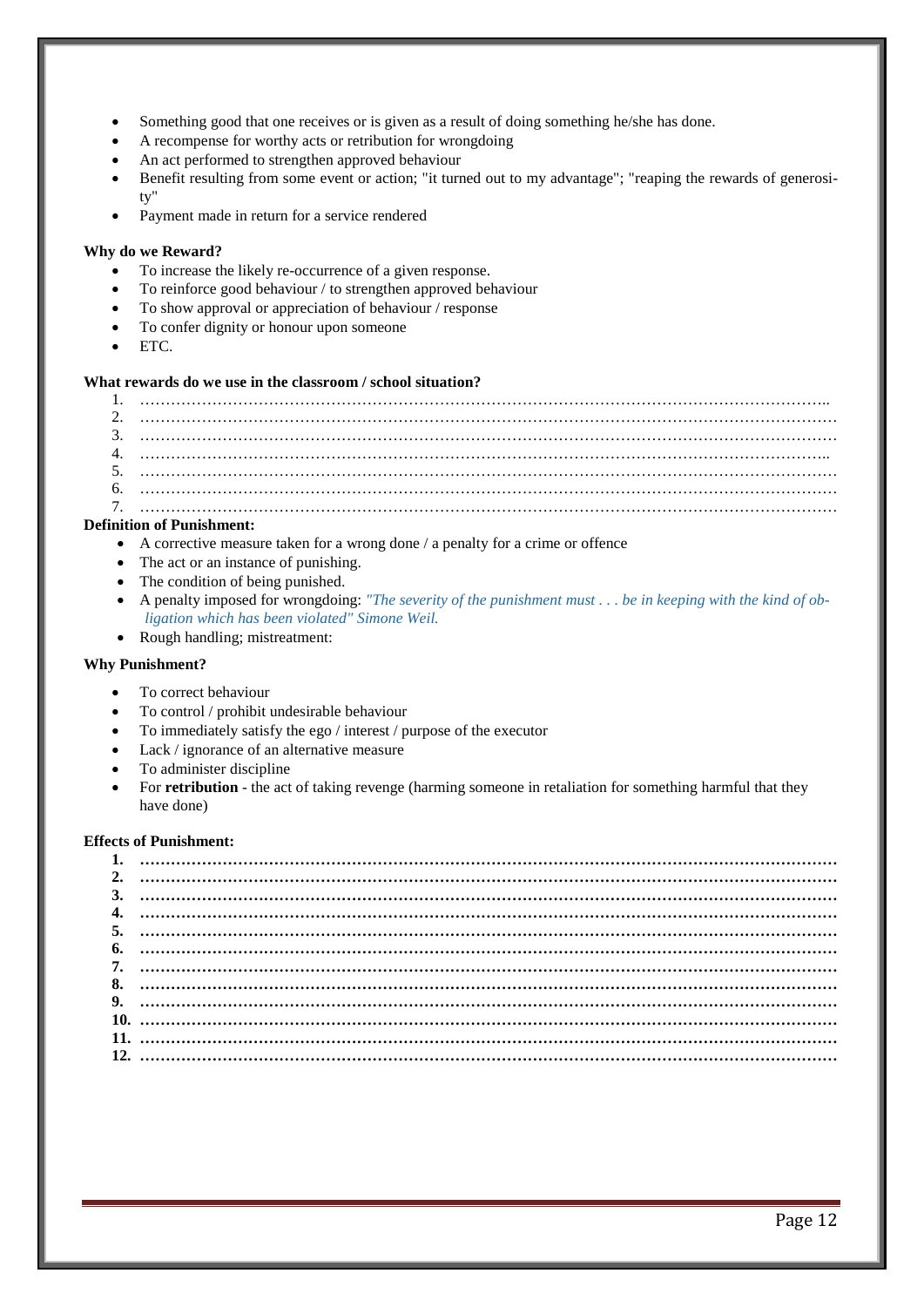# **APPENDIX (iv)**

# **TASKS THE CONVENTION IMPOSES ON SCHOOLS**

#### **1. Rights to Education: (Article 28 of the CRC-1989 provides the means of enforcing it)**

- Recognized as a universal fundamental right in society. (Article 26of the UDHR-1948)
- Non discrimination in education
- Free access to education Principles
- Compulsory Primary Education

## **Article 29 of the CRC contains the aims and the values involved**

- Development of the child's personality to the fullest potential (**Real aim of Education**)
- Preparation of the child for responsible role in society
- Friendship and development of respect for human rights and fundamental freedoms

## **2. Rights in Education: (Article of the Constitution of Uganda and article 28 of the CRC)**

- No one shall be subjected to torture or to inhuman or degrading treatment or punishment.
- The examination system and the position of the child
- **(Articles 12 -16 of the CRC)** opportunity to be heard in any judicial  $\&$  administrative proceedings affecting the child (Freedom of expression)
- Implies the introduction of rights to self-determination for children(respect for children) article 12.2 (Participation)

#### **3. Rights through Education:**

- Firm encouragement to education on human Rights & its promotion (**CRC article 29,1.b**)
- (**Article 42 of the CRC**) making the convention known to the children and adults. Permanent, large scale information campaign on the CRC  $\&$  its content is essential if the CRC is to be implemented.

# **TEACHERS IN POSITIONS OF POWER**

## **1. Children talk about school from different aspects & perspectives**

- They bring up thoughts about performance and being tired of work at school.
- They perceive a great deal of pressure.
- They talk about stress surrounding marks and feelings of being "stuck" in homework.
- Some **feel condemned** because they don't see a chance / **possibility for success.**

## **2. Children talk about their relationships to/with adults (Teachers)**

- Teachers who are nice and kind.
- Teachers who cannot see.
- Teachers with whom they cannot talk.
- Non functional teachers in their professional duties.
- Teachers who make obvious mistakes; critical and rude and make insulting remarks in front of schoolmates.
- Teachers who resort to punishments or even physical violence.

Examples of comments children make:

#### *"We have a teacher who calls us names. She grabs us really hard and shouts so that it hurts our ears".*

#### *"Some teachers are so mean. Can one tell children that they are mad or stupid? Is there a line teachers can cross so that they cannot be teachers?"*

**Note: To be able to "see" each child and educate, support and help individuals in their development, teachers need competence in how they and should communicate with children.**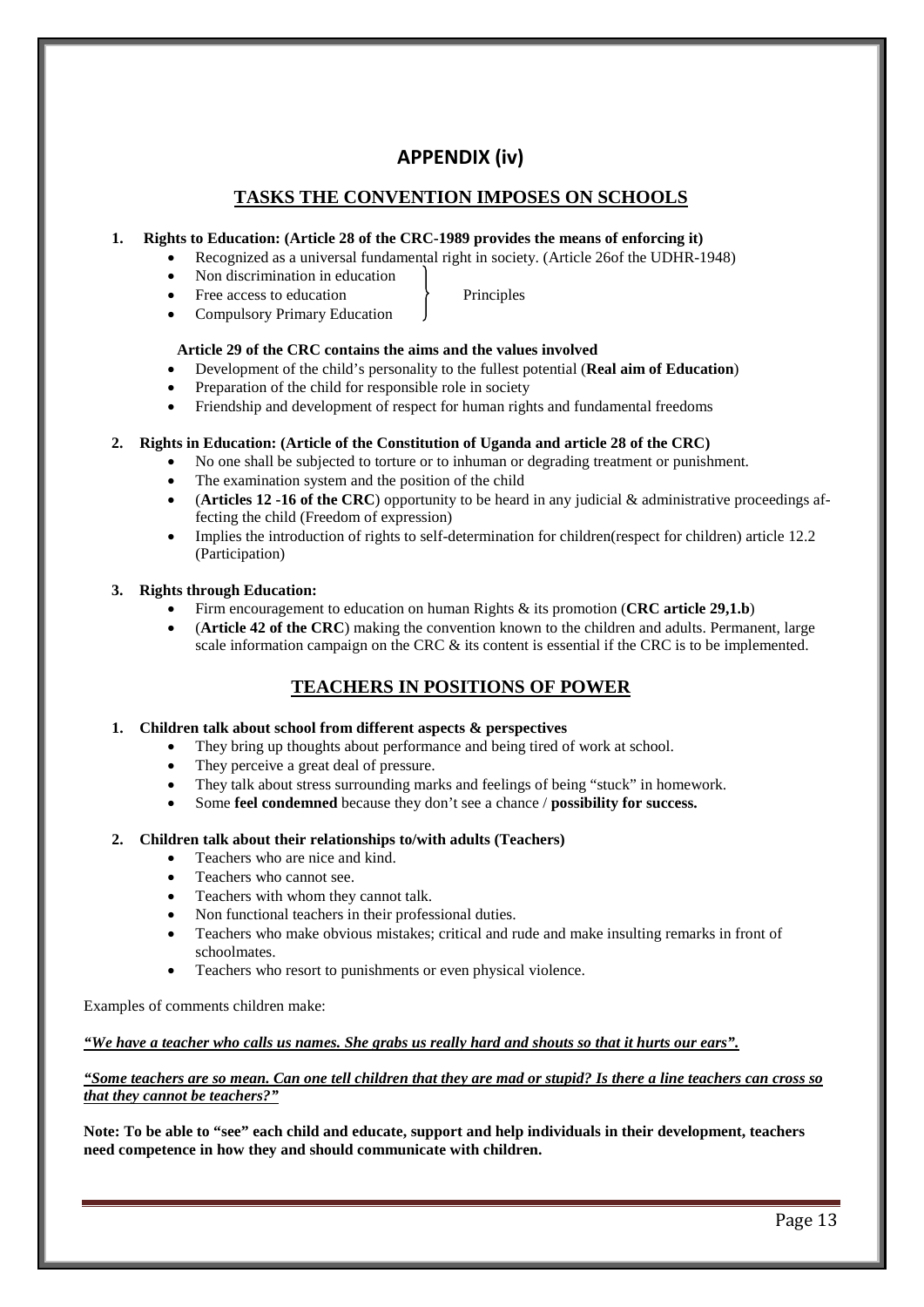# **APPENDIX (v)**

# **CRC IN THE CLASSROOM AND SCHOOL MANAGEMENT QUESTIONNAIRE FOR TEACHERS (TARGET GROUP)**

# **Have you ever heard of the "Convention on Rights of the Child (CRC)?**

| 1. | If so, what do you understand by the term "Convention on the Rights of the Child?              |
|----|------------------------------------------------------------------------------------------------|
|    |                                                                                                |
|    |                                                                                                |
|    |                                                                                                |
| 2. | What do you perceive to be the purpose of the convention?                                      |
|    |                                                                                                |
|    |                                                                                                |
|    |                                                                                                |
|    |                                                                                                |
|    |                                                                                                |
| 3. | State the principles of the CRC which have a direct bearing on your role as a teacher.         |
|    |                                                                                                |
|    |                                                                                                |
|    |                                                                                                |
| 4. | State at least three articles of the CRC that have a direct bearing on your role as a teacher. |
|    |                                                                                                |
|    |                                                                                                |
|    |                                                                                                |
| 5. | List at least four practices in your school/classroom where CRC principles are applied.        |
|    |                                                                                                |
|    |                                                                                                |
|    |                                                                                                |
| 6. | What do children do in your school that indicates that they understand their rights?           |
|    |                                                                                                |
|    |                                                                                                |
|    |                                                                                                |
|    |                                                                                                |
|    |                                                                                                |
|    |                                                                                                |
| 7. | List the children' responsibilities/obligations you know which are related to their rights.    |
|    |                                                                                                |
|    |                                                                                                |
|    |                                                                                                |
|    |                                                                                                |
| 8. | How do your children show that they understand their responsibilities?                         |
|    |                                                                                                |
|    |                                                                                                |
|    |                                                                                                |
|    |                                                                                                |
|    |                                                                                                |
|    |                                                                                                |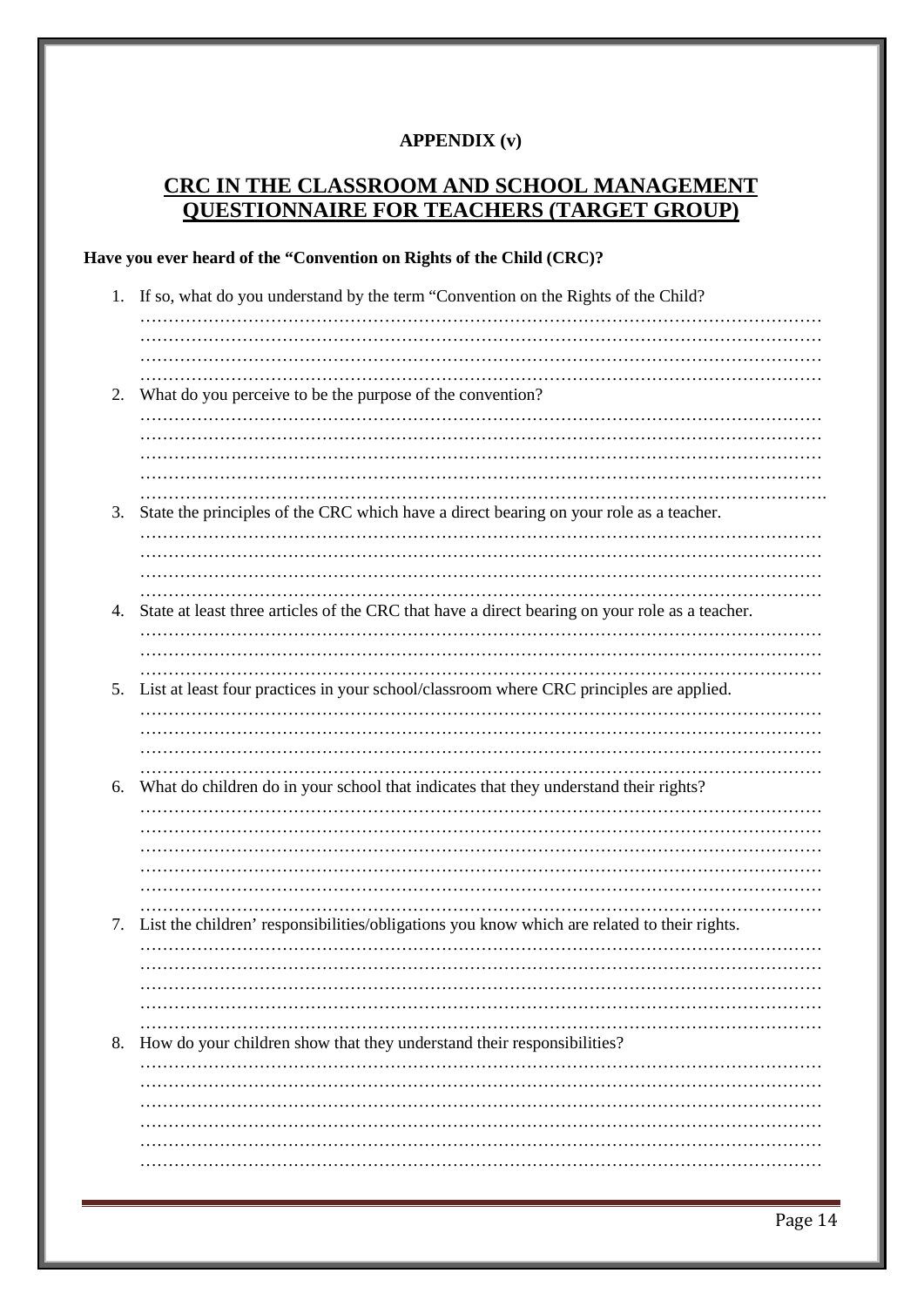# **APPENDIX (vi)**

## **Data Tabulation**

#### **Table 1: Respondents who have heard of the "Convention on Rights of the Child (CRC)"**

 $N = 50$ 

|    | <b>ITEM</b>                                                                 | <b>Frequency</b> | Percentage |
|----|-----------------------------------------------------------------------------|------------------|------------|
|    |                                                                             | (f)              | $(\%)$     |
| 1. | Respondents with knowledge of the CRC.                                      | 22               | 44         |
| 2. | Respondents with correct understanding of the Convention purpose.           | 15               | 30         |
| 3. | Respondents that could state the CRC principles bearing on their role as    | 02               | 04         |
|    | teachers.                                                                   |                  |            |
| 4. | Respondents that could state at least three CRC articles bearing on their   | 09               | 18         |
|    | role as teachers.                                                           |                  |            |
| 5. | Respondents that could identify at least four practices where CRC is ap-    | 22               | 44         |
|    | plied in their classroom/school.                                            |                  |            |
| 6. | Respondents that could identify what children do that indicated their un-   | 35               | 70         |
|    | derstanding of their rights.                                                |                  |            |
| 7. | Respondents that could list the responsibilities/obligations related to the | 26               | 52         |
|    | child rights.                                                               |                  |            |

Table one, reveals the teachers' understanding of the convention on child rights. Only fifteen (30%) of the respondents showed they were knowledgeable of the CRC. Surprisingly, seven (14%) more respondents either expressed clear understanding of the purpose of the convention, making the % of those who have knowledge of the convention forty four (44%). However, responses regarding the knowledge of the principals and the articles of the CRC revealed much less awareness amongst the sampled population. As for the practices in which the CRC is applied in school, 22(44%) of the respondents were able to state some common practices. The results further reveal that 35 (70%) and 26 (52%) of the respondents could identify the indicators of the learners' understanding of their rights and were able to list the responsibilities/obligations of the learners respectively.

#### **Note:**

**Workshop should place more emphasis on principles and articles of the convention and how they bear on the role of the teacher in the school.** 

|     | $N = 50$                                       |                  |               |
|-----|------------------------------------------------|------------------|---------------|
|     | <b>PRACTICE</b>                                | <b>Frequency</b> | Percentage    |
|     |                                                | (f)              | $\frac{9}{6}$ |
| 1.  | Rewarding learners positively and negatively   | 03               | 06            |
| 2.  | Free interaction between learners and teachers | 04               | 08            |
| 3.  | Freely participating in various activities     | 06               | 12            |
| 4.  | Guidance and counselling                       | 07               | 14            |
| 5.  | Class management                               | 01               | 02            |
| 6.  | Democratic election of pupil leadership        | 11               | 22            |
| 7.  | Equal opportunity to all                       | 05               | 10            |
| 8.  | Addressing the assembly                        | 02               | 04            |
| 9.  | Freedom of expression                          | 07               | 14            |
| 10. | Role modelling                                 | 01               | 02            |
| 11. | Spontaneous play                               | 03               | 06            |
|     | <b>Total</b>                                   | 50               | 100           |

|  | Table 2: Practices identified in which CRC is applied in the classroom/school |  |  |  |
|--|-------------------------------------------------------------------------------|--|--|--|
|  |                                                                               |  |  |  |

Table 2, indicates the practices that teachers identified, in which the CRC is applied in school/classroom. The results 11 (22%), indicate that democratic election of leaders is given priority compared to all others. Guidance and counselling, 7 (14%) and freedom of expression, 7 (14%) were next in priority. Rewarding the learners 3 (06%) was not quite clear which prevailed more since the respondents said both, positively and negatively. However, the interview with some members revealed punishments were always use as a negative reward.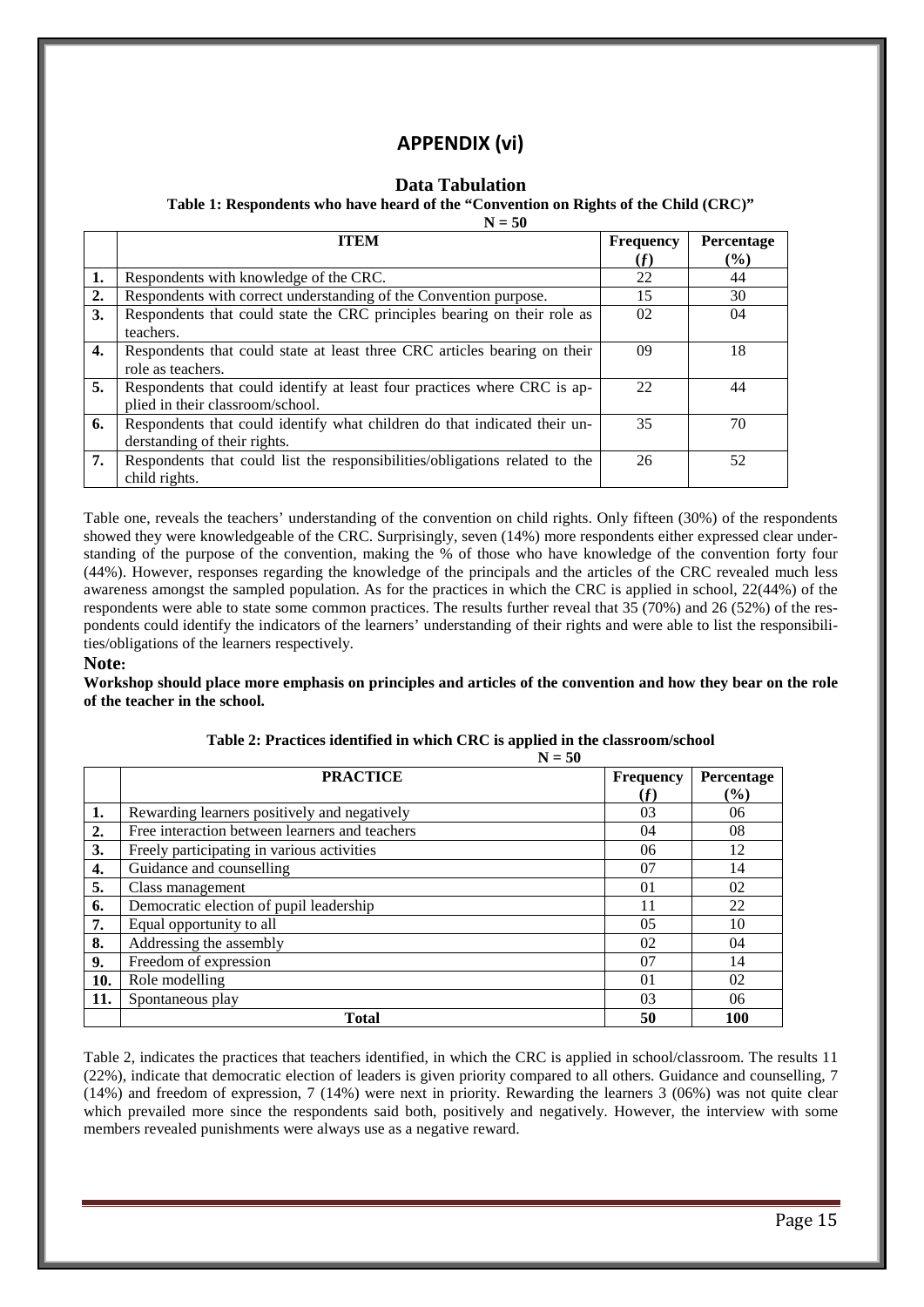Role modelling by the teachers to the learners and class management by the learners each indicated once - 01 (2%), were the least practised amongst the identified activities. Learner participation was  $low - 06 (12%)$  and this participation is in the teacher initiated and controlled activities.

**Impliedly therefore, the workshop should focus on the influence of rewards (punishment in particular); learner participation by having a voice in scheduling activities; and the model of the teacher in the teaching learning process.**

|     | $N = 50$                                                        |                  |            |  |
|-----|-----------------------------------------------------------------|------------------|------------|--|
|     | <b>Indicator</b>                                                | <b>Frequency</b> | Percentage |  |
|     |                                                                 | (f)              | $(\%)$     |  |
| 1.  | Involvement in democratic elections of their leaders/leadership | 12               | 24         |  |
| 2.  | Agitate when their rights are denied                            | 13               | 26         |  |
| 3.  | Resist punishment                                               | 03               | 06         |  |
| 4.  | Explain reasons for their actions                               | 03               | 06         |  |
| 5.  | Reporting violators of their rights                             | 12               | 24         |  |
| 6.  | Freely participating in various activities                      | 10               | 20         |  |
| 7.  | Expressing themselves freely                                    | 13               | 26         |  |
| 8.  | Attending school/class regularly                                | 13               | 26         |  |
| 9.  | Free association                                                | 04               | 08         |  |
| 10. | Caring for others                                               | 05               | 10         |  |
| 11. | Demand for good food                                            | 06               | 12         |  |
| 12. | Discussing the punishment to be administered                    | 01               | 02         |  |

**Table 3: Indicators of pupils understanding of their rights**

Table 3, showing indicators of the learners' understanding of their rights, reveals that 13 (26%) of the respondents believed the learners always agitate in defence of their rights. Involvement in democratic elections of their leaders; freedom of expression; and attending school/class regularly were indicated by the same % of the respondents. However, resistance to punishments, opportunity to discuss the form of punishment to be administered if it was direly necessary; and opportunity to explain own action revealed by just (6%), (2%) and (6%) of the respondents, respectively.

Whereas reporting the violators of their rights was reported by 12 (24%) of the respondents, likely that those reported may not involve the teacher and parents but the peers, possibly for fear of being reprimanded by the adult violators.

#### **The workshop should therefore seriously address the issue of assessing and understanding various situations from the learners' perspective so that the teaching /learning situation can be effective.**

#### **Table 4: Learners' responsibilities/obligations identified by the teachers as relating to child rights**

|     | $N = 50$                                         |                  |              |
|-----|--------------------------------------------------|------------------|--------------|
|     | <b>Responsibility/Obligation</b>                 | <b>Frequency</b> | Percentage   |
| 1.  | Respect for elders and others' rights            | (f)<br>13        | $(\%)$<br>26 |
| 2.  | <b>Fostering Unity</b>                           | 04               | 08           |
| 3.  | Good citizenship                                 | 04               | 08           |
| 4.  | Protecting the environment                       | 10               | 20           |
| 5.  | Caring for own and public property               | 0 <sub>5</sub>   | 10           |
| 6.  | Doing domestic work                              | 05               | 10           |
| 7.  | Attending school regularly                       | 12               | 24           |
| 8.  | Defending own rights                             | 06               | 12           |
| 9.  | Follow generally agreed on rules and regulations | 06               | 12           |
| 10. | Maintaining general discipline                   | 07               | 14           |
| 11. | Caring for self                                  | 12               | 24           |

Table 4, regarding learners' responsibilities/obligations identified by the teachers, reveals that many of the teachers knew the most commonly stressed responsibilities viz.; respect for elders-13 (26%), attending school regularly-12 (24%); protecting the environment -10 (20%); maintaining good discipline-07 (14%); and caring for self-12 (24%).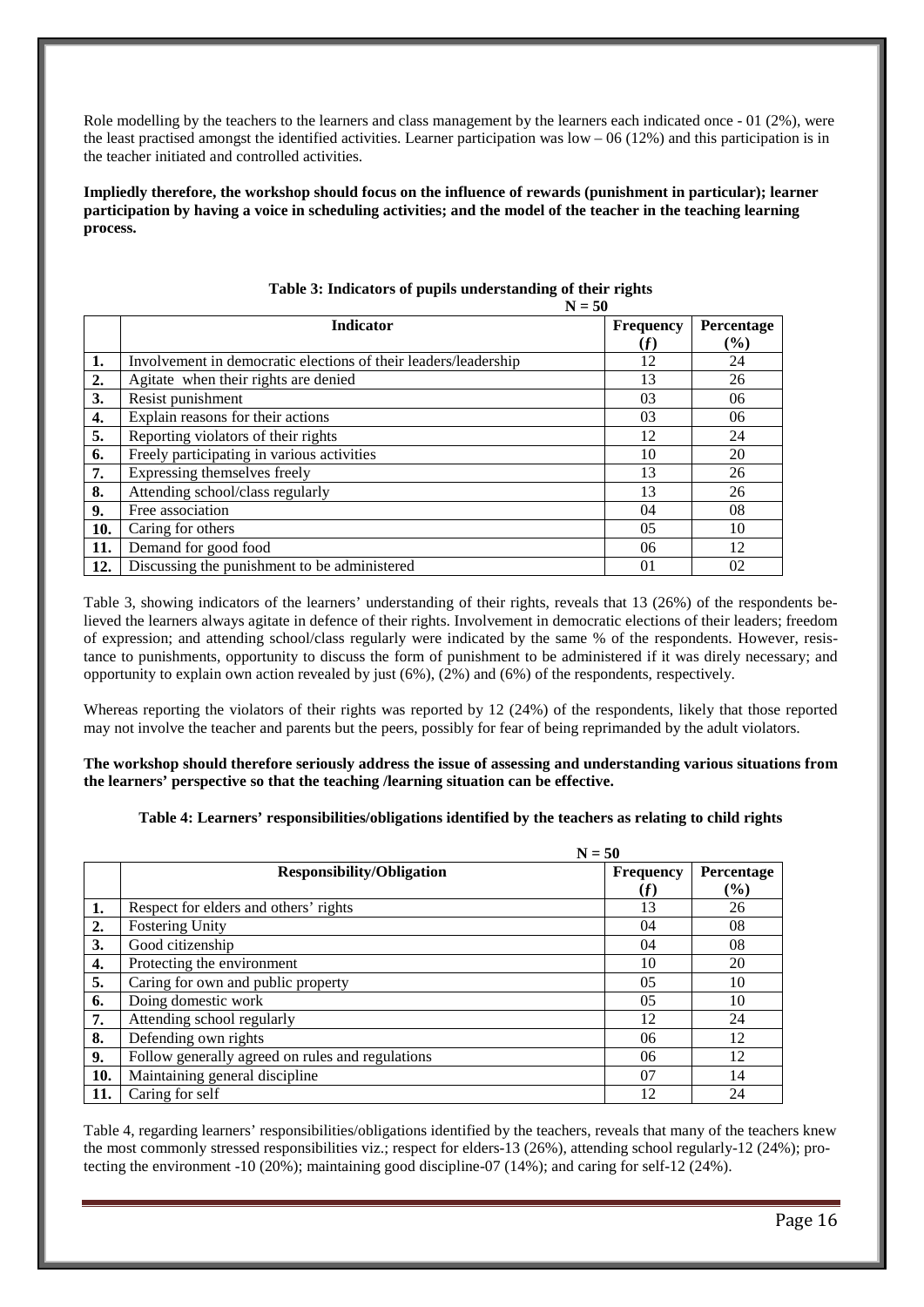**It will be important for the workshop to focus on and stress the responsibilities of the child to enable the learners appreciate them as we incorporate the child rights in the classroom/school management.**

# **APPENDIX (vii)**

## **CHILDREN'S RIGHTS AND RESPONSIBILITIES IN THE CLASSROOM AND SCHOOL MANAGEMENT**

The purpose of this paper is to shed light on and discuss the rights of children in the classroom and school management perspective, in relation to the Convention on the rights of the child. The content is based on literature on various human rights regulations, but in particular, on that convention on the rights of the child.

#### **What is a child?**

Under the Uganda laws: - the Constitution of the Republic of Uganda 1995; the Penal Code Act, Cap. 120; the Probation Act, Cap.122; the Reformatory Schools Act, Cap.111 and the Children Act, Cap.59, a child is a person below the age of 18 (Eighteen) years.

A child is a competent actor that needs to be supported to reach full development.

#### **What are Rights?**

- Rights are an individual's entitlement in society.
- They are things that are fair and just for a person to have or to be able to have.
- All human beings have got the same rights.
- A right is not a favour.
- Everybody has rights by virtue of being a human being.

#### **What are Children's Rights?**

- Children's entitlements that are meant to protect them and ensure their full growth and development.
- They are regulations that ensure that children get the basic needs unconditionally.

#### **Why Children's Rights?**

We specify and stress children's rights because the children are; vulnerable, easily manipulated, and weak and in most cases uninformed, they make logical but sometimes not sound decision, and therefore are basically dependent on the adults.

#### **NOTE:**

**The rights of the children are not meant to give the child total freedom to do what they wish, neither are the rights meant to remove adult or parental control over the child. The purpose and core value instead is to ensure that a child as a human being is treated with dignity, to develop and promote the self-esteem in the children. It is the self-esteem in an individual that can ensure foundation for one's independence and democratic values in society.**

#### **Children's Responsibilities:**

These are children's contributions and roles towards their families, schools and the community depending on the age and understanding of the child. These include amongst the many:

- Rightful behaviour.
- Using their freedom responsibly with respect to others.
- Know the right institutions that protect their rights and freedoms.
- Demand for their rights (equal treatment and care, protection, assistance, etc) from adults and parents.
- Understand the social, cultural and economic principles on which their society is built.
- Promoting peace and security in society.
- Promote their welfare as well as that of others.
- Seek own workable, socially and morally acceptable solutions to their problems.
- To always and most promptly provide only true information.
- To preserve promote and strengthen their cultural values.
- To appreciate the circumstances in which he/she lives and use the relevant and correct means to improve them.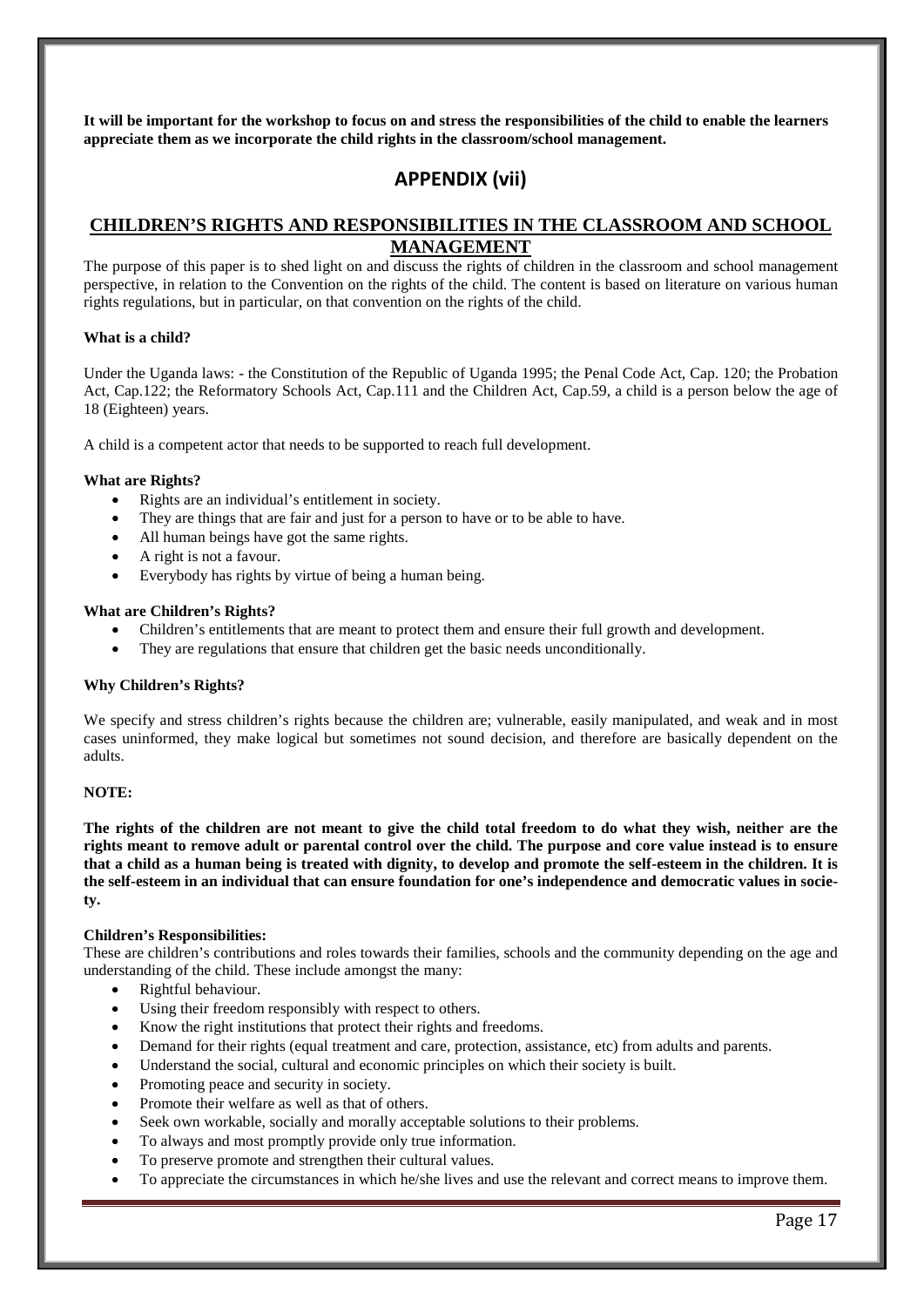- To study effectively when sent to school.
- To express their views freely at various levels in society with due respect to other people's views.
- To promote and protect social harmony.
- To live with his/her family given the conducive environment that should be provided by the family.
- ETC.

#### **The Children's Rights and Responsibilities under the Law:**

There are laws and regulations that protect and seek to promote the rights of the Child at international, regional and national levels. Such laws and regulations include:

- 1. At the international level, we have the Convention on the Rights of the Child (CRC) 1990. This is UN convention that recognizes that children everywhere in the world are created equal and are entitled to have their basic rights observed and protected. The convention articulates a range of rights and sets out the context in which children should live; one of "peace, dignity, tolerance, freedom, equality and solidarity". The convention has four principles, viz.; "**Best interest of the child, survival and development, Participation and Nondiscrimination**".
- 2. At the regional level, the African Charter on the rights and welfare of the child sets out the rights and responsibilities of African children.
- 3. At the national level, the Constitution of the Republic of Uganda (1995), articles 11, 17, 22, 24, 30, 31, 32, and 34 are provisions regarding the rights, welfare and protection of the child. The children Act, Cap. 59 has provisions that are similar to the UN convention on the rights of the child and the African Charter on the Rights and welfare of the child.

# **ROLE OF THE TEACHER AND HEAD TEACHER AT SCHOOL**

The partial success of government efforts to provide opportunity for children in Uganda to access basic education has generated outcry by the community about the "inadequate quality of education". The performance of the system's graduates in relation to societal needs and goals seems to be the main criteria for this assessment. There is therefore need to assess the current classroom and school delivery process and identify what is still hindering the provision of quality learning in our schools.

Beyond access, the quality of education offered must be given high priority to ensure that the time spent in school and other learning programmes is useful in emancipating the children and their communities.

The teacher's and head teacher's role therefore is to

- Create an environment which must offer quality interaction where children are treated with dignity, within and outside the classroom. The environment should challenge, inspire and guide children to experience phenomena in a constructive way, providing them with opportunity to develop critical awareness as well as confidence to challenge the same environment.
- Promote a learning environment that should enhance democratic values though listening to learners' views/opinion.
- We should challenge the harmful traditional teaching approaches that infringe upon children's right and private time.
- Offer learning situations that promote children's creativity without interfering with the holistic development of the child.
- There is urgent need to revisit the teaching approaches that are teacher centred, in favour of the child centred.
- School tasks should take a holistic account of the children's developmental needs, aspirations, competencies and limitations.
- Disciplinary measures should strictly be humane and purely corrective, with minimum use of punishments if necessary in any given situation.
- Always ensure that whatever is done at school is done in the "**Best interest of the child**".
- Empower children as active and responsible citizens.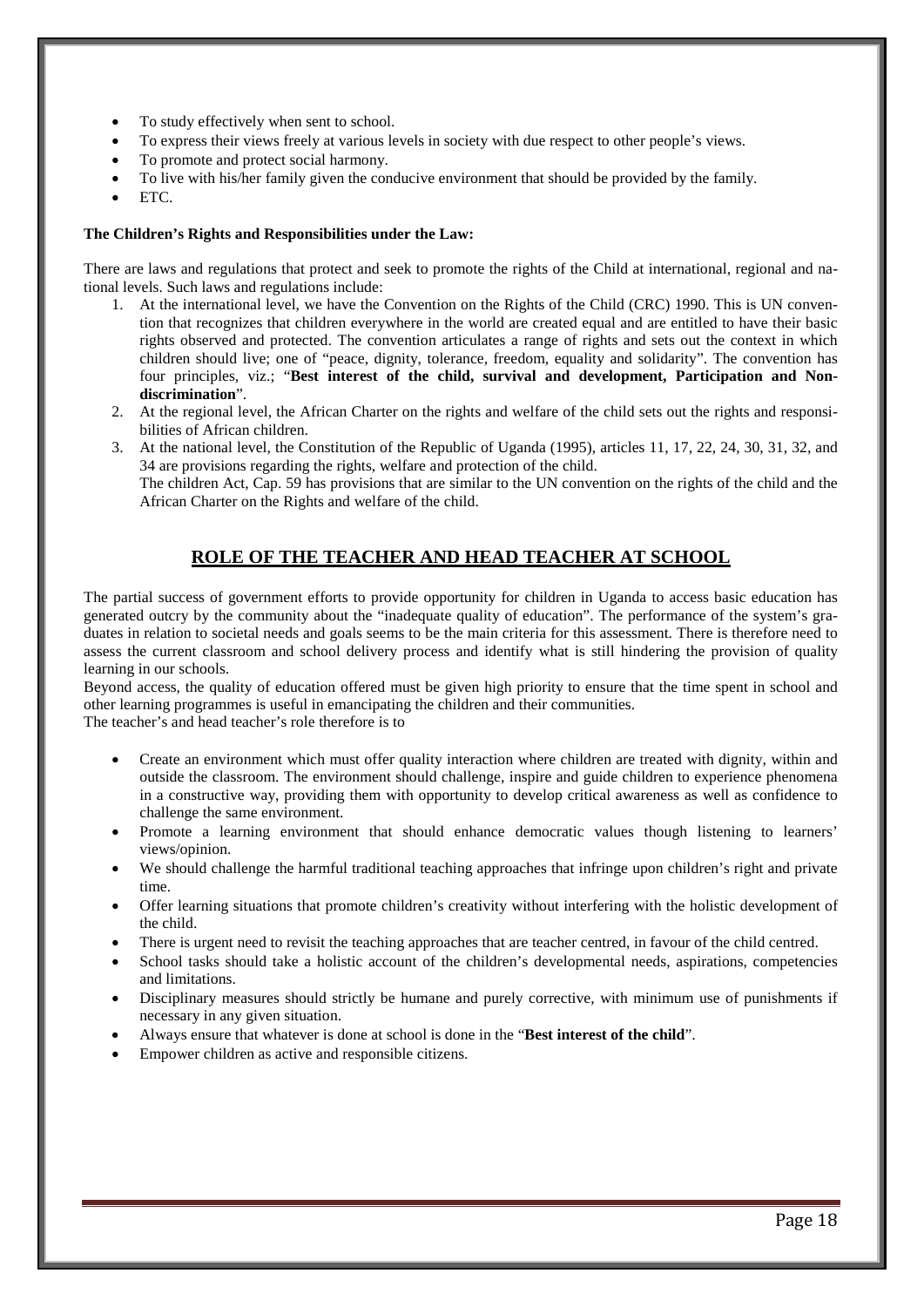# **APPENDIX (viii)**

## **ST.PETER'S PRIMARY SCHOOL NSAMBYA WORK PLAN FOR PROMOTING RIGHTS OF CHILDREN**

| S/N            | <b>Activity</b>                | <b>Objectives</b>                                                                                                                                                                   | <b>Indicators</b>                                                                                                                 | <b>Resource mate-</b><br>rials                                                                                                | <b>Time frame</b>                                                                              | Persons re-<br>sponsible                                              |
|----------------|--------------------------------|-------------------------------------------------------------------------------------------------------------------------------------------------------------------------------------|-----------------------------------------------------------------------------------------------------------------------------------|-------------------------------------------------------------------------------------------------------------------------------|------------------------------------------------------------------------------------------------|-----------------------------------------------------------------------|
| 1              | Election of<br>pupils' council | - participate in a free and fair<br>election                                                                                                                                        | - Lists of prefects.<br>- Photographs elected<br>prefects.<br>- Confidence in<br>speech.                                          | - Manilas<br>- markers<br>- pens<br>- papers<br>- files                                                                       | On going $20^{th}$<br>February 09.                                                             | - R.E. Department<br>- Disciplinary com-<br>mittee.                   |
| $\overline{2}$ | Meetings of<br>pupils councils | - To take decisions on issues<br>concerning children.                                                                                                                               | - minutes<br>-Attendance lists<br>- Action plans                                                                                  | - manilas<br>- Markers<br>- pens<br>- Filed papers                                                                            | Every after a<br>fortnight ie<br>(2weekstime)                                                  | - The Animators<br>- Disciplinary com-<br>mittee<br>- R.E. Department |
| 3              | Project work<br>(Twinning)     | - To have reciprocal visits.<br>To be able to make new friends<br>- To share ideas and views.                                                                                       | - Photographs<br>- Stories written by<br>pupils.                                                                                  | - Money<br>- Transport<br>- Physical support like<br>books, pens, pencils.                                                    | Towards end of<br>term 11 and<br>term $111$                                                    | - Head teacher<br>- Deputies<br>- Teachers<br>- Prefects<br>- Pupils  |
| $\overline{4}$ | Formation of<br>clubs          | - Pupils should be able to enroll<br>in children's Responsibility<br>club.<br>- To be able to make and share<br>decision s.<br>- To participate in clubs.<br>- to form peer groups. | - Lists of club mem-<br>bers<br>- Photographs of<br>members in a club<br>- Activities and mate-<br>rials done by club<br>members. | - Papers, pen, books,<br>balls, art and craft<br>materials, whistles,<br>costumes, musical<br>instruments, paints<br>manilas. | On going every<br>Friday after-<br>noon.                                                       | - Children's respon-<br>sibility club.<br>- Patrons clubs.            |
| 5              | Touring                        | -Children should be able to<br>exchange visits.<br>- To make adventures<br>- To widen their knowledge.<br>- Admiration of God's creation<br>- Love and respect nature.              | - Photographs<br>- Stories or reports by<br>children about trips<br>- Samples collected<br>from the trips.                        | - Money for transport,<br>- Transport-food,<br>books and pens.                                                                | On going 28 <sup>th</sup><br>March 24<br>April.<br>Towards the<br>end of every<br>term a year. | - Pupils.<br>- Patrons of different<br>departments.                   |

## **MIVULE PRIMARY SCHOOL**

# **WORK PLAN FOR PROMOTING CHILD RIGHTS IN THE CLASSROOM AND SCHOOL MANAGEMENT**

| S/N            | <b>Activity</b>                              | <b>Objectives</b>                                                    | <b>Indicators</b>                           | <b>Resource mate-</b><br>rials          | <b>Time</b><br>frame | Persons re-<br>sponsible                              |
|----------------|----------------------------------------------|----------------------------------------------------------------------|---------------------------------------------|-----------------------------------------|----------------------|-------------------------------------------------------|
| $\mathbf{1}$   | Children's<br>Parliament                     | To encourage free ex-<br>pression of<br>views/ideas/opinion          | Open expression<br>of views                 | <b>Working Space</b>                    | Once a<br>Month      | <b>Teachers</b><br>Learners<br>Parents                |
| $\overline{2}$ | Guidance<br>and Coun-<br>selling<br>meetings | To enable learners open<br>up and have prob-<br>lems/views expressed | Improved school<br>discipline               | <b>Working Space</b><br>Record books    | Once a<br>week       | School Coun-<br>sellor<br><b>Teachers</b><br>Learners |
| $\overline{3}$ | Using the<br>Suggestion<br>box               | To enable learners ex-<br>press opinion in confi-<br>dence           | Writings express-<br>ing learners'<br>views | Suggestion box<br>Paper<br>Pens/Pencils | On-going             | Learners<br>Head teacher                              |